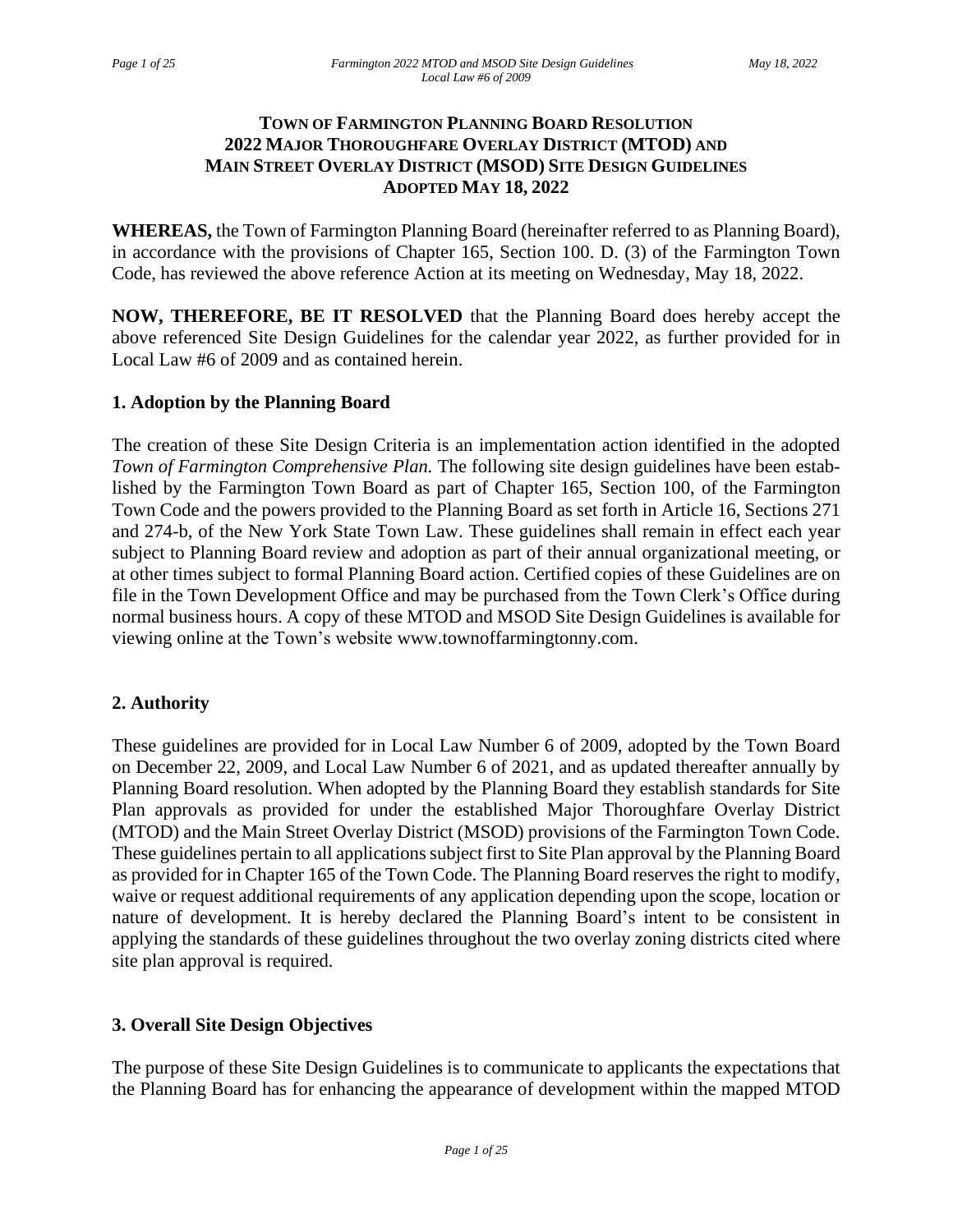Major Thoroughfare Overlay District and MSOD Main Street Overlay District, in the Town of Farmington, through its site plan approval process by:

- a. fostering attractive building and site designs with enduring aesthetic appeal;
- b. fostering attractive, inviting, pedestrian-friendly designs that are likely to evoke a strong "sense of place;"
- c. fostering designs that have continuity with the best design traditions and values of the community;
- d. fostering designs which are likely to evoke feelings of pride in one's community;
- e. fostering the preservation and enhancement of significant views and characteristics of the natural landscape including topographic and water course features;
- f. enhancing the use and pedestrian appeal of spaces around and between buildings for the enjoyment of the public;
- g. promoting and enhancing the interconnection of on-site pedestrian walkways with off-site pedestrian access ways;
- h. encouraging opportunities to allow pedestrian accessibility to areas with strong natural features such as wooded areas, wetlands and water courses, by the attainment of public rights-of-access, and
- i. promoting multi-modal travel between adjacent sites.

## **4. Relationship to Surrounding Neighborhoods and Land Use**

The design of buildings and sites should be undertaken by design professionals who are sensitive to the surrounding landscape, views and character of the community. Site and building designs are expected to have cohesive, appealing stand-alone design qualities as well as to have design scale and design continuity that allows them to complement and enhance the best design traditions of the community.

## **5. Architectural Design Characteristics**

The Planning Board expects that building and site design professionals will be sensitive to the character of residential areas adjacent to a non-residential site that is seeking Site Plan approval under these guidelines. In addition, the Planning Board expects that building and site design professionals will be sensitive to the site improvements which will also be attractive and appropriate to the character of adjacent sites.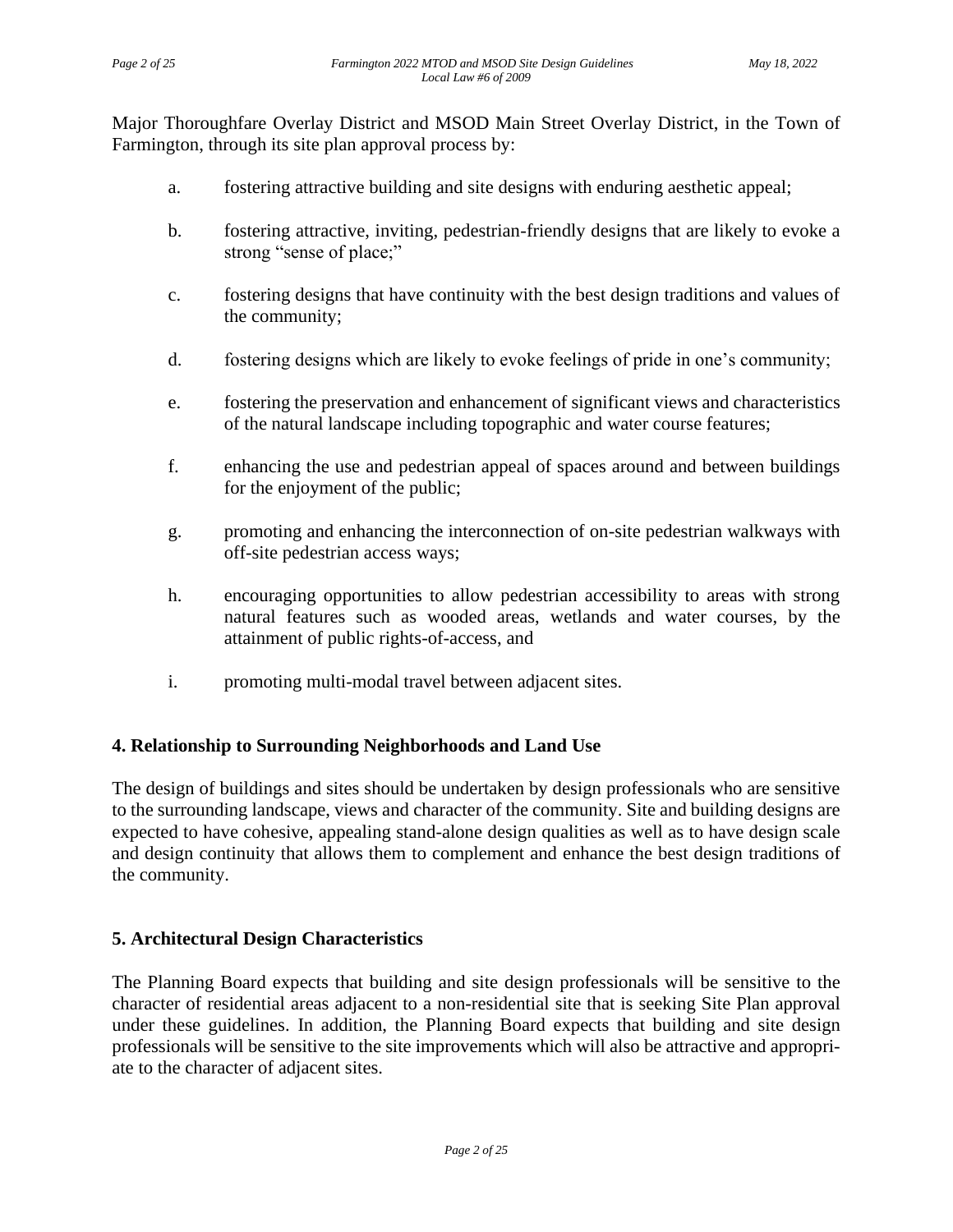- **6. Design Treatments.** The Planning Board and its consultants will review the scale and design character of proposed building and site designs, and require design treatments that are appealing to, and in scale with, pedestrian neighborhoods whenever possible. Such design treatments may include, but are not limited to, the following:
	- a. *Façades, roof forms and exterior walls.* Façades, roof lines and exterior walls should have three dimensional variations to provide interest and variety. In large buildings, suggested techniques include: organizing large building masses into a series of smaller masses; providing offsets in exterior walls; providing an accent form or forms, and providing a variation in roof lines or heights that are compatible with the design theme. The areas and patterns of glazing used in facades should be interesting and compatible with the three-dimensional design of the building.

Exterior walls above grade that are attached to buildings should appear to be integral to the building, i.e., walls attached to brick building surfaces should be brick. Other above grade screening walls, such as dumpster enclosures or transformer screen walls, should match materials and colors used in the building façade.

- b. *Building entrances.* Building entrances should be interesting, attractive, obvious, in scale with the building façade and have a weather cover that is a permanent component of the building extending outward from and above the entrance and providing shelter from the elements. In no instance will a canvas canopy suffice for adequate covering of a building entrance. In addition, depending upon the orientation of the entrance on the site, additional design considerations shall be required so as to adequately protect persons entering and exiting the building. Individual tenants should have separate entrances.
- c. *Screening of equipment.* Rooftop screening equipment shall appear to be integral with the building design. That is, parapet walls or sloped roof forms integral to the design of the building are preferred. Other equipment located at grade such as compactors, dumpsters, HVAC equipment, electrical transformers and switchgear located on site shall be totally screened from public view in a manner approved by the Planning Board. Screening materials and design should be attractive and compatible with the building design and overall landscape design.
- d. *Color and material of primary building components.* The Planning Board has a preference for the use of brick and clear glass as primary façade materials. Alternative materials may be chosen if they are more appropriate to adjacent residential communities. Where other materials are being proposed, the Planning Board may ask that brick be incorporated as a major component. The use of reflective glass, split face concrete masonry units or metal siding is discouraged. Façade material colors should be selected to avoid being dreary and also to avoid being excessively bold.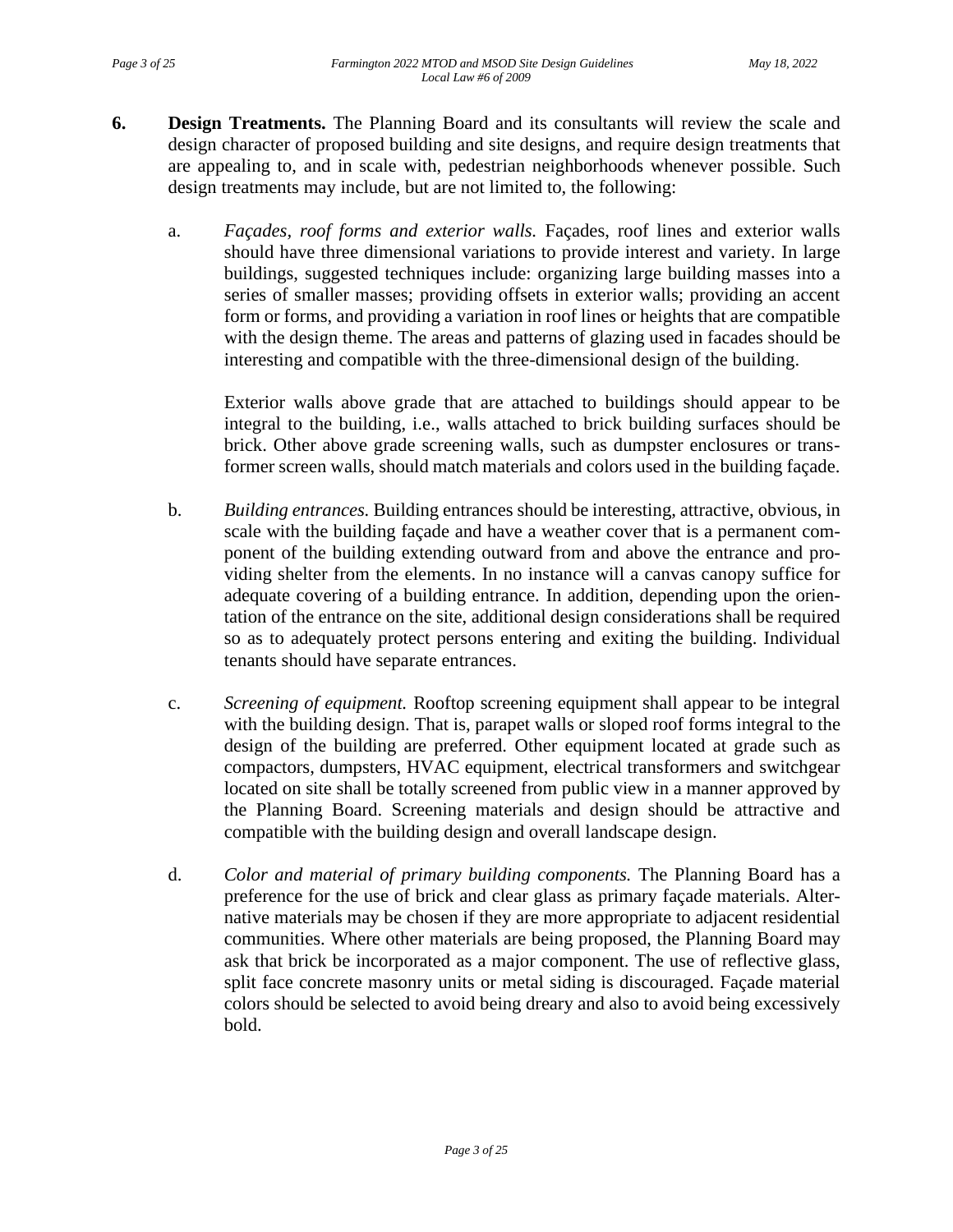- e. *Character of exterior space.* Exterior space design is an integral component of good site design. Special attention should be taken in the design and coordination of landscape treatments of exterior spaces around and between buildings to allow them to be inviting and attractive to pedestrian users. Well-designed exterior spaces will soften the impact of a building on a site and help it appear to belong there. There should be an exterior design concept on each project and it should complement the building design. Opportunities to embellish pedestrian gathering spaces with compatible landscape accessories are encouraged. Landscape planting, pedestrian paving treatments and landscape accessories will be requested between the parking lot or driveway curb lines and primary building façades. Larger areas of pedestrian walkway pavements should be subdivided by aesthetically arranged control and expansion joint patterns. The Planning Board encourages the use of colored unit pavers for incorporation into the overall hardscape design layout to provide pattern and color variation to other more standard paving materials and to accent the location of landscape accessories such as tree grates, tree guards, planters, plant beds, trash containers and bicycle stands. For additional information, see Section 9 of these Guidelines.
- f. *Building canopies and canopy lighting.* The Planning Board may allow back lighted canopies up to eight (8) feet wide and eight (8) feet in height over the entire main entrance area to a building. Lighting fixtures, lamps or lenses may not project below canopy soffits. Back lighting larger canopies is not recommended. The underside of building canopy heights shall not exceed fourteen (14) feet above grade or pedestrian/vehicular pavement surface below. Canopy colors, excluding signage graphics, should not be bright attention-getting colors. In no event shall a canvas awning be accepted as a suitable canopy covering for a building entrance under these guidelines.
- g. *Gasoline pump canopies.* Canopies covering gasoline pump islands, which are freestanding or attached to buildings, should not be back lighted, except for any approved signage or logo. Any lighting of the area underneath the canopy that covers the gasoline pump islands shall be down ward oriented and fully shielded to reduce glare. Canopies covering gasoline pump islands should not exceed fourteen (14) feet in height above grade or pavement surface below.
- h. *Prototype building designs.* Prototype building designs will be considered if they are consistent in design, material, color and detail with the design intent of these Guidelines. The Planning Board reserves the right to require design alterations to standard building designs that the Planning Board deems to be inconsistent with the general intent of these Site Design Guidelines.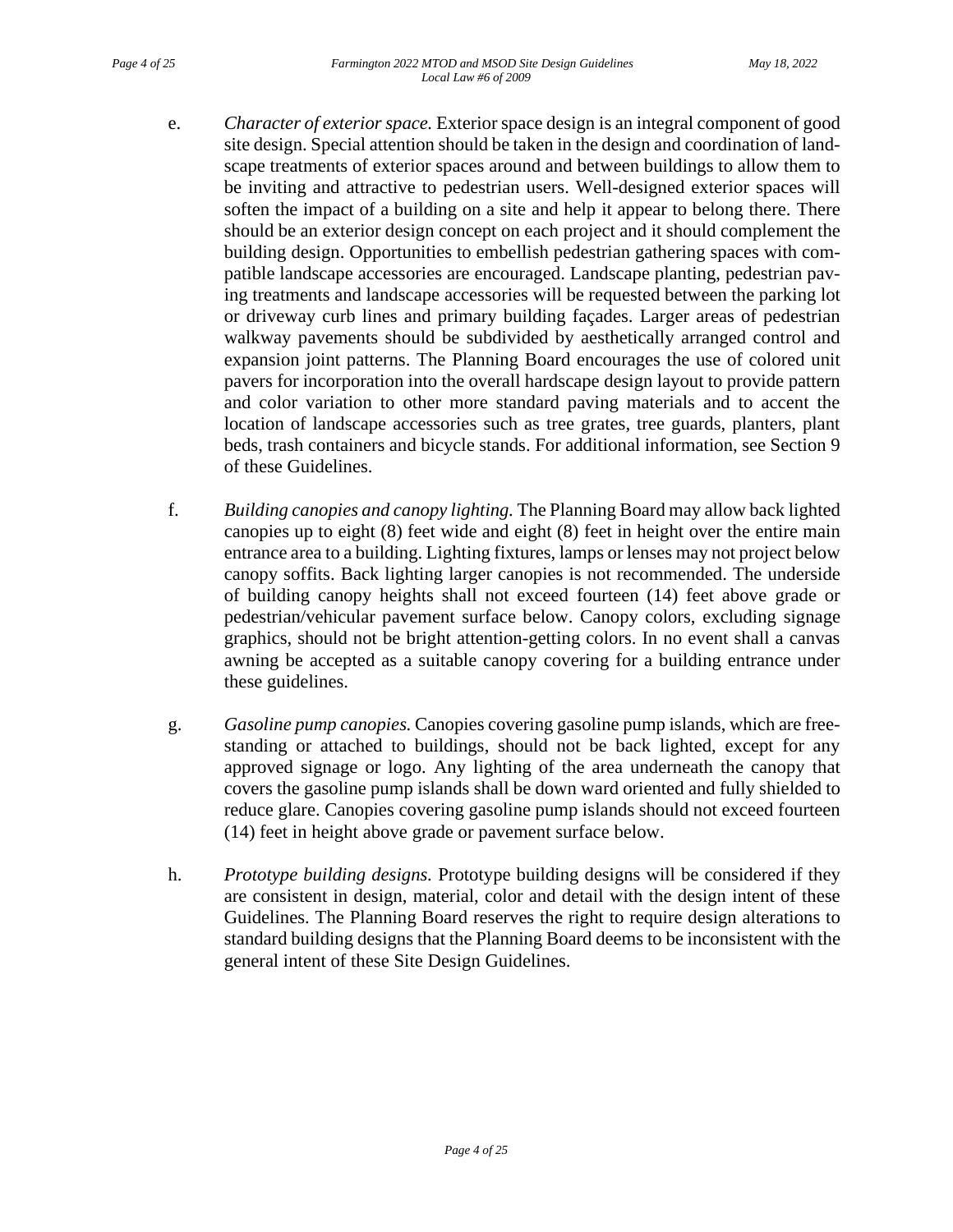# **7. Architectural (Building, Site and Landscape) Regulations**

- a. All development within the MTOD Major Thoroughfare Overlay District and the MSOD Main Street Overlay District that is subject to site plan review and approval shall meet the requirements contained within this Section and those contained elsewhere within Chapter 165, Section 100 of the Farmington Town Code. A separate landscape plan shall be submitted and approved, approved with conditions or denied as part of this review procedure.
- b. The landscape plan shall be prepared by a licensed landscape architect.
- c. An amended site plan shall not diminish the landscaping of the site below the requirements in this section.

# **8. Landscape Standards and Criteria**

- a. Required landscaped areas shall be designed as an integral part of the site development and shall be dispersed throughout the site.
- b. Landscaping shall provide screening for adjacent land uses in accordance with the provisions within Section 9 below, with visual, noise and air quality factors considered.
- c. Vegetation shall be compatible with soil conditions on the development site and the regional climate.
- d. Existing and natural features and vegetation shall be preserved and incorporated in the landscaped area wherever possible.
- e. The primary emphasis of the landscape treatment shall be on trees. Shrubbery, hedges, grass and other vegetation may be used to complement the use of trees but shall not be the sole contribution to the landscape treatment.
- f. Plastic or other types of artificial plantings or vegetation shall not be permitted.
- g. All large and small deciduous trees planted shall have a minimum caliper of two and one-half inches, measured six inches above the ground. All large deciduous trees planted in multi-stem form shall have a minimum height of 12 feet above the finished grade. All small deciduous trees planted in multi-stem form shall have a minimum height of 10 feet above the finished grade. All coniferous trees planted shall have a minimum height of five feet above the finished grade. All ornamental trees planted shall have a minimum caliper of one and three-quarters inches measured six inches above the ground. All ornamental trees planted in multi-stem form shall have a minimum height of eight feet above the finished grade. All shrubs planted shall have a minimum height of 24 inches above the ground except when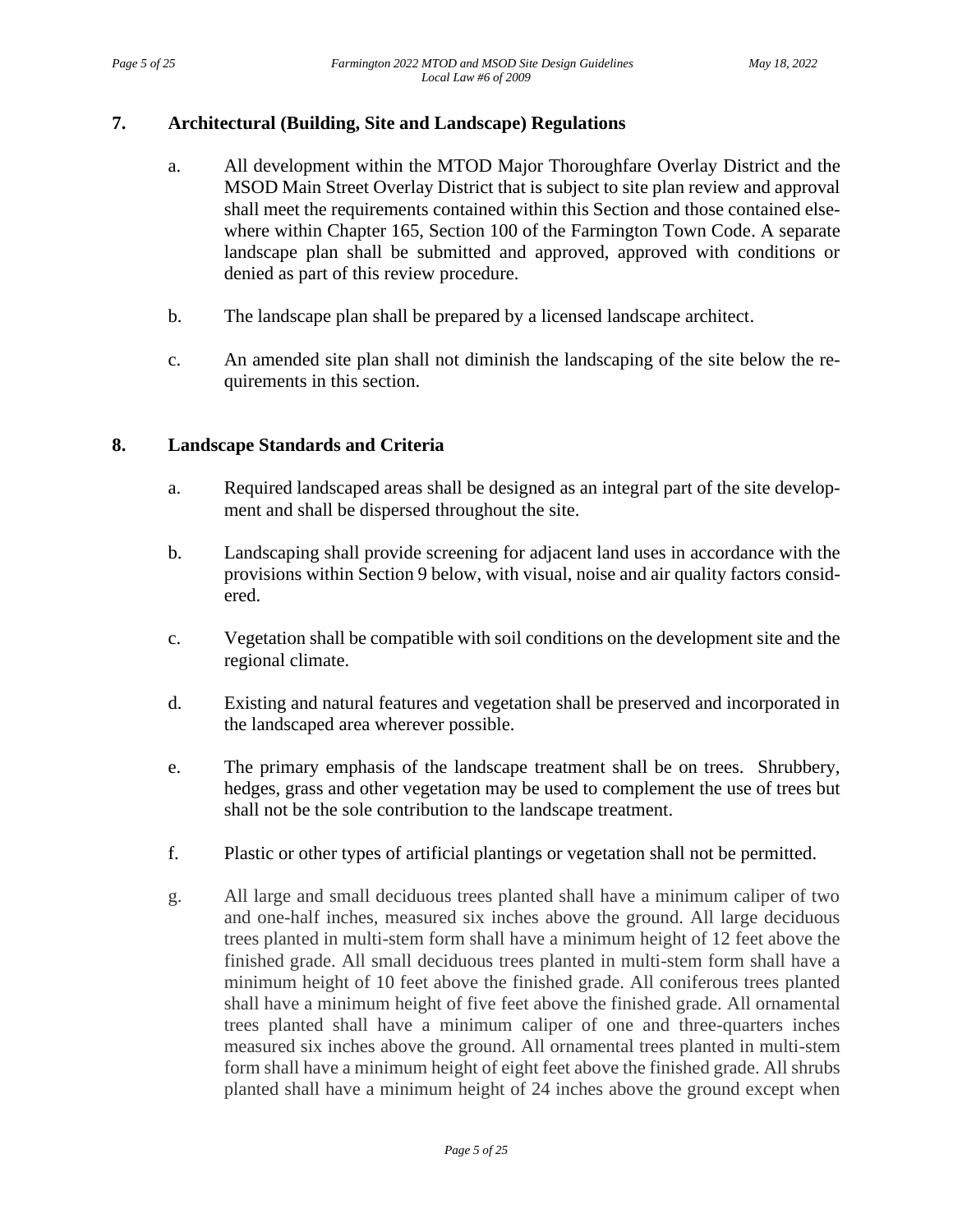being used as a ground cover. All evergreen shrubs used for screening shall have a minimum height of 48 inches (4 feet) above the finished grade.

# **9. Required Landscaped Area Adjacent to Buildings**

A landscaped area with a minimum average width of three feet shall be provided between each and every side of the proposed principal use building and any off-street parking or internal access road with the exception of building entrances/exits, drive-throughs and covered pedestrian walkways. A minimum of 50 percent of this landscaped area shall be planted with small trees, shrubs, perennials or combinations thereof. The balance of the landscaped area not planted with trees, shrubs or perennials shall be lawn or groundcover (see subsection [5] below).

Where the side or rear façade of a principal building or accessory structure faces a public or private street/right-of-way, the entire area of the required yard (with the exception of building entrances/exits and loading areas) between the street/right-of-way and the building shall be landscaped with a combination of evergreen and deciduous trees, shrubs and perennial plants sufficient to mitigate the visual impact of the building on the adjacent street/right-of-way as determined by the Planning Board or Director of Planning and Development, as applicable.

#### **10. Interior Landscaped Area**

a. Minimum interior landscaped areas shall be provided in accordance with the following table:

| <b>Parking Area</b>                       | <b>Minimum Interior Landscaped Area</b><br>(Percent of Parking Area) |
|-------------------------------------------|----------------------------------------------------------------------|
| $0-2,999$ square feet                     | $0\%$                                                                |
| 3,000–7,500 square feet                   | $5\%*$                                                               |
| 7,501–43,560 square feet                  | 5%                                                                   |
| More than 43,500 square feet<br>(one acre | 10%                                                                  |

*\*For parking areas of 7,500 square feet or less, where the configuration of the site permits, yard area at least five feet wide in excess of the minimum required yard in the district shall be credited to the interior landscaped area requirement.*

b. An interior landscaped island shall be provided for every 15 spaces. Each island shall have a minimum width of eight feet inside the curb and a minimum length of 16 feet for a single row and 32 feet for a double row. Interior islands may be con-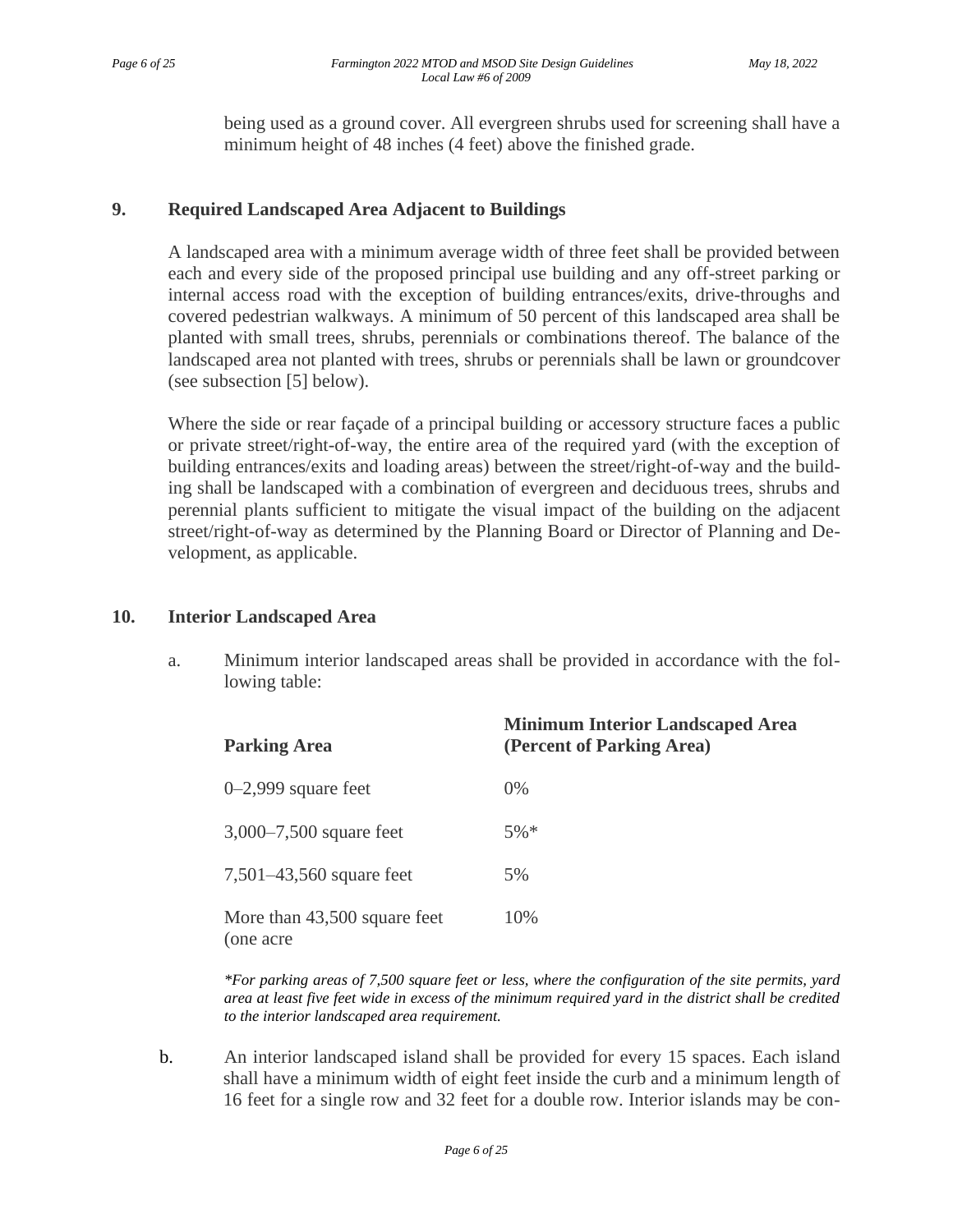solidated or intervals may be expanded in order to preserve existing trees or facilitate snow plowing if approved by the Planning Board or the Director of Planning and Development, as applicable.

- c. All rows of spaces shall terminate in a landscaped island. Each island shall conform to the specifications described in (b) above. Terminal island intervals may be modified in order to preserve existing trees or facilitate snow plowing if approved by the Planning Board or Planning Director, as applicable.
- d. Divider medians may be substituted for landscaped islands described in (b) above. Divider medians are landscaped areas located between rows of parking spaces, between parking spaces and driveways or between areas of parking. Divider medians shall have a minimum width of six feet.



- e. A minimum of one large deciduous tree shall be provided for each landscaped island that exceeds 128 square feet. One additional large deciduous shade tree shall be provided within landscaped islands for each 100 square feet in excess of 128 square feet. The Planning Board or Planning Director may, permit the substitution of smaller ornamental trees within landscaped islands. A minimum of 2 small ornamental trees shall be provided for each landscaped island that exceeds 128 square feet. One additional small ornamental tree shall be provided within landscaped islands for each 90 square feet in excess of 128 square feet.
- f. A minimum of one large deciduous shade tree shall be planted for every 200 square feet of landscaped area within any divider median, planted individually or in groups separated by a maximum of 40 feet. The Planning Board or Planning Director may, permit the substitution of smaller ornamental trees within divider medians. A minimum of one small ornamental tree shall be provided for every 90 square feet of landscaped area within any divider median.
- g. When divider medians and mid row islands have a width of 10 feet or greater, evergreen trees may be provided in addition to large deciduous trees. Evergreen trees should be spaced a maximum of 10 feet on center.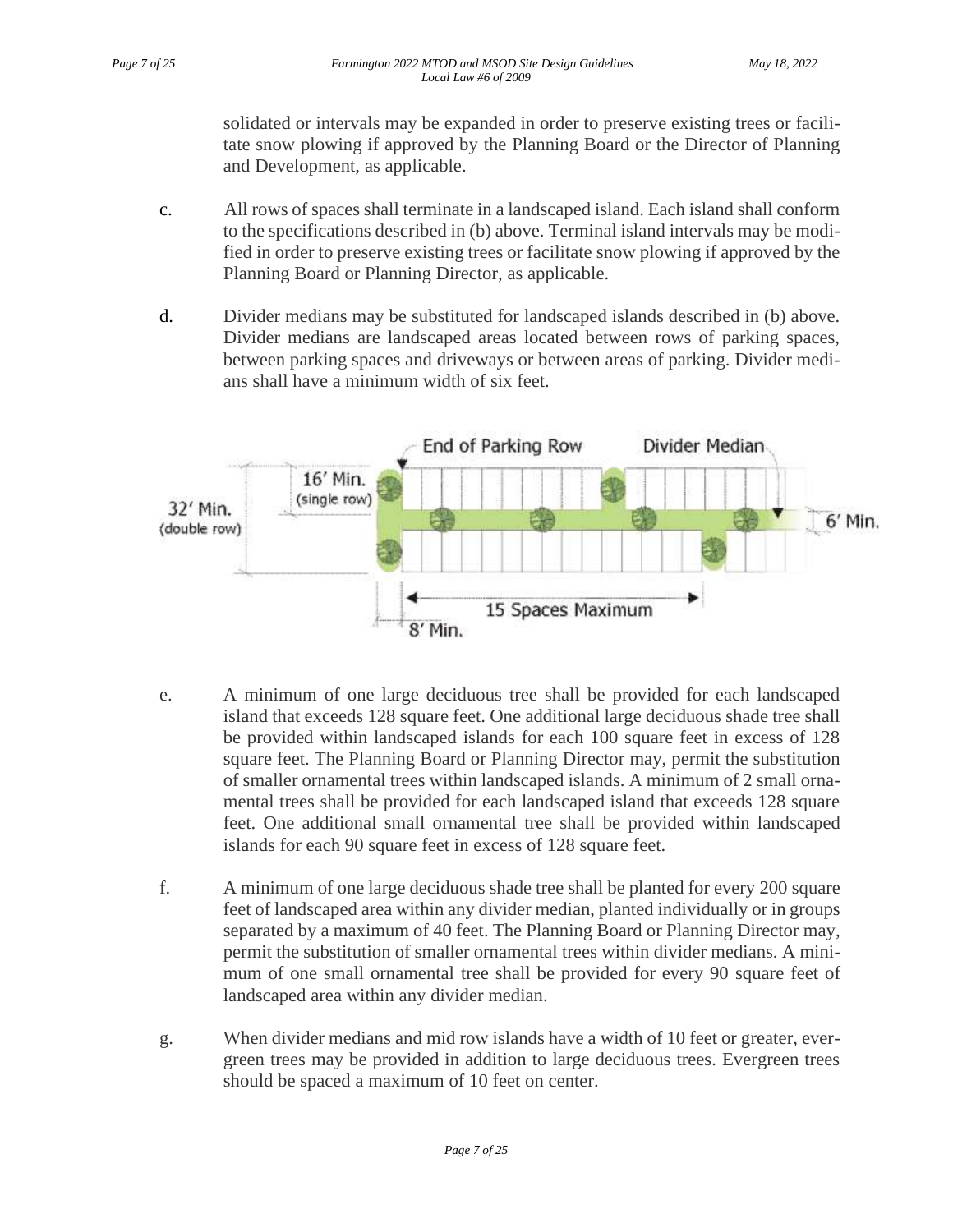- h. Parking Lot Pedestrian Medians required by the Planning Board shall have a minimum dimension of 16 feet and contain a concrete walkway with a minimum width of six feet. Planting areas with a minimum width of five feet shall be provided on both sides of the walkway. At each point the walkway crosses a parking lot or internal driveway, the walkway shall be clearly defined through a change in the texture, color or height of the paving materials.
- i. In addition to trees, all landscaped islands and divider medians shall be landscaped with grass, groundcover, shrubs or other landscape material acceptable to the Planning Board or Director of Planning and Development.
- j. All interior landscaped areas shall have a minimum planting soil depth of three feet and be free from all forms of construction debris and foreign material.
- k. All islands and medians shall have six-inch-high concrete curbing as a minimum to protect plant materials from damage.
- l. The dimensions of all islands and medians shall be measured from the landscaped side of the curb.
- **11. Internal Site Landscaping Requirements—Off-Street Parking.** All site plans proposing off-street parking areas to be approved by the Planning Board, located upon properties within the mapped MTOD and MSOD zoning overlay districts, shall contain the following minimum landscaping requirements.
	- a. At least five percent (5%) of the off-street parking shall be devoted to internal landscaping.
	- b. The required internal landscaping shall be placed in appropriate planting areas within the delineated parking areas.
	- c. Any landscaped island in which trees are planted shall be at least six (6) feet in width.
	- d. All landscaped areas shall be protected from vehicular damage by the use of traditional curb, wheel stops, or other protective device approved by the Planning Board, which shall be placed to prevent any vehicle from protruding into the landscaped or lawn areas.
	- e. There shall be no more than 225 linear feet of parking between landscape islands.
	- f. Landscape Maintenance is required and shall be the responsibility of the property owner and or tenant(s), and all landscaping shall be maintained in a healthy condition. Plants damaged by insects, disease, vehicular traffic, acts of God, or vandalism shall be replaced within 30 days of being notified by the Code Enforcement Officer,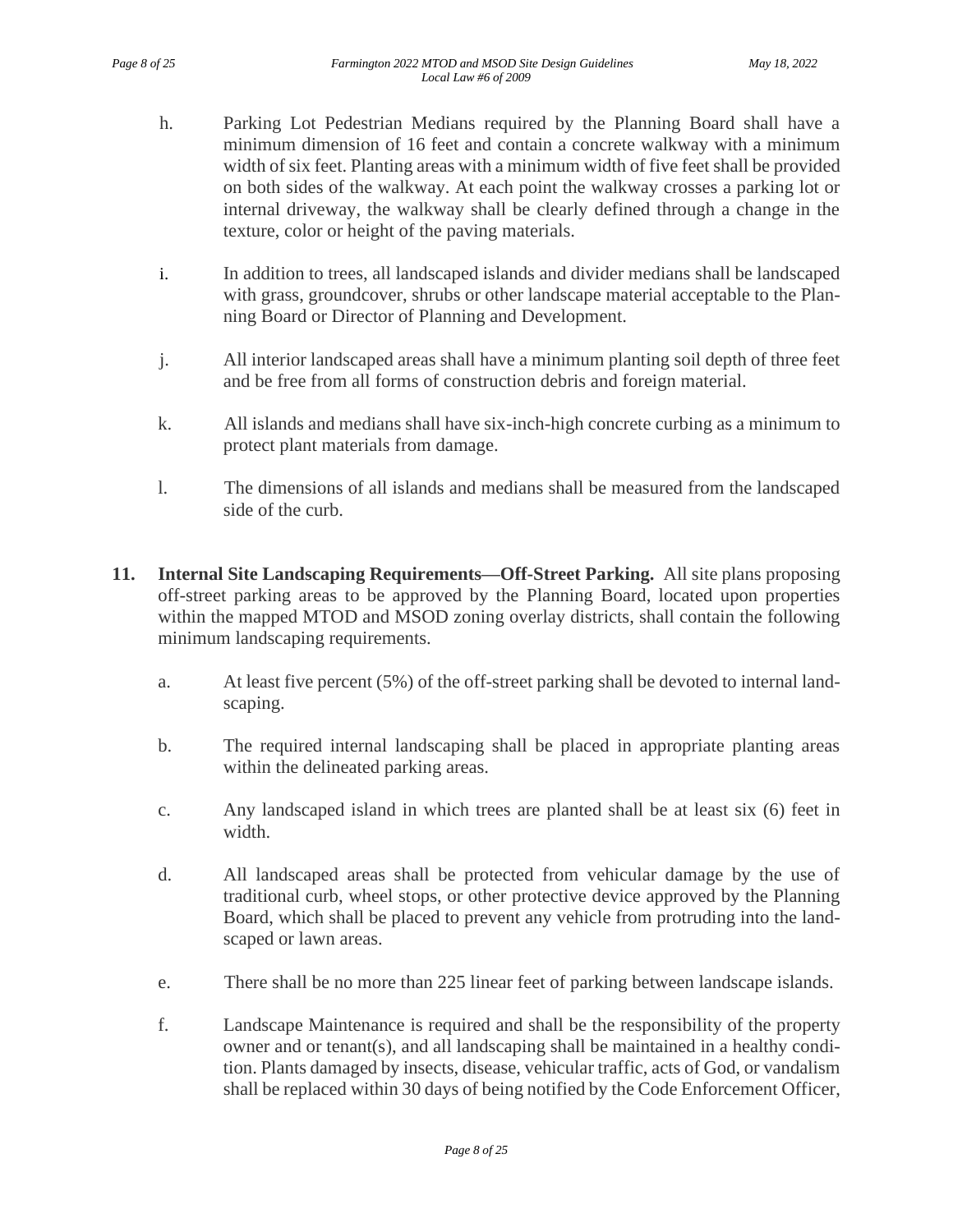unless such notification is given between November 1st and April 1st. If the notification is given within this period, the material shall be replaced no later than May 31st of the following calendar year.

# **12. Preservation of Existing Trees**

Efforts shall be made to preserve trees in a manner set forth below in this section.

- a. An existing tree can qualify for credit in accordance with subsection c. of this section if it meets all the following criteria:
	- (i) The tree is healthy, free from disease, damage or active insect infestation which is potentially lethal to the tree; and
	- (ii) The tree is not a variety that has weak or brittle wood, or one which has excessive or noxious seed, pollen or fruit; and
	- (iii) The tree is expected to live for a minimum of ten (10) years; and
	- (iv) The tree is not seriously deformed or contorted; and
	- (v) The tree is preserved in accordance with subsection b. below.
- b. A root protection zone shall be established around any tree which is identified on the landscape plan as a tree to be preserved. The root protection zone is identified by creating a circle around the tree, the size of which is determined by providing one foot of radius for every inch of diameter of the tree measured at breast height (DBH). The root protection zone shall be marked in the field with a physical barrier such as temporary fencing or other means which shall prevent construction activities from occurring within the tree root protection zone. Methods for preserving and protecting existing trees shall be included as part of the landscape plan.
- c. Existing trees preserved in accordance with this Section will be credited towards the fulfillment of a portion of the requirements for tree planting contained in these regulations in accordance with the following schedule:

| Deciduous Trees (DBH)              | Evergreen Trees (height)            | <b>Credits Toward Number</b><br>of Required New Trees |
|------------------------------------|-------------------------------------|-------------------------------------------------------|
| Less than 4 inches                 | Less than 5 feet                    | 0.5                                                   |
| 4 in, or more but less than 6 in.  | 5 ft. or more but less than 10 ft.  |                                                       |
| 6 in, or more but less than 12 in. | 10 ft. or more but less than 15 ft. |                                                       |
| 12 in. or more                     | 15 ft. or more                      |                                                       |

#### **Size of Existing Tree that is Preserved**

d. The diameter of a single-stem tree that has a crotch between two feet and four and one-half feet above the ground shall be measured at the narrowest point between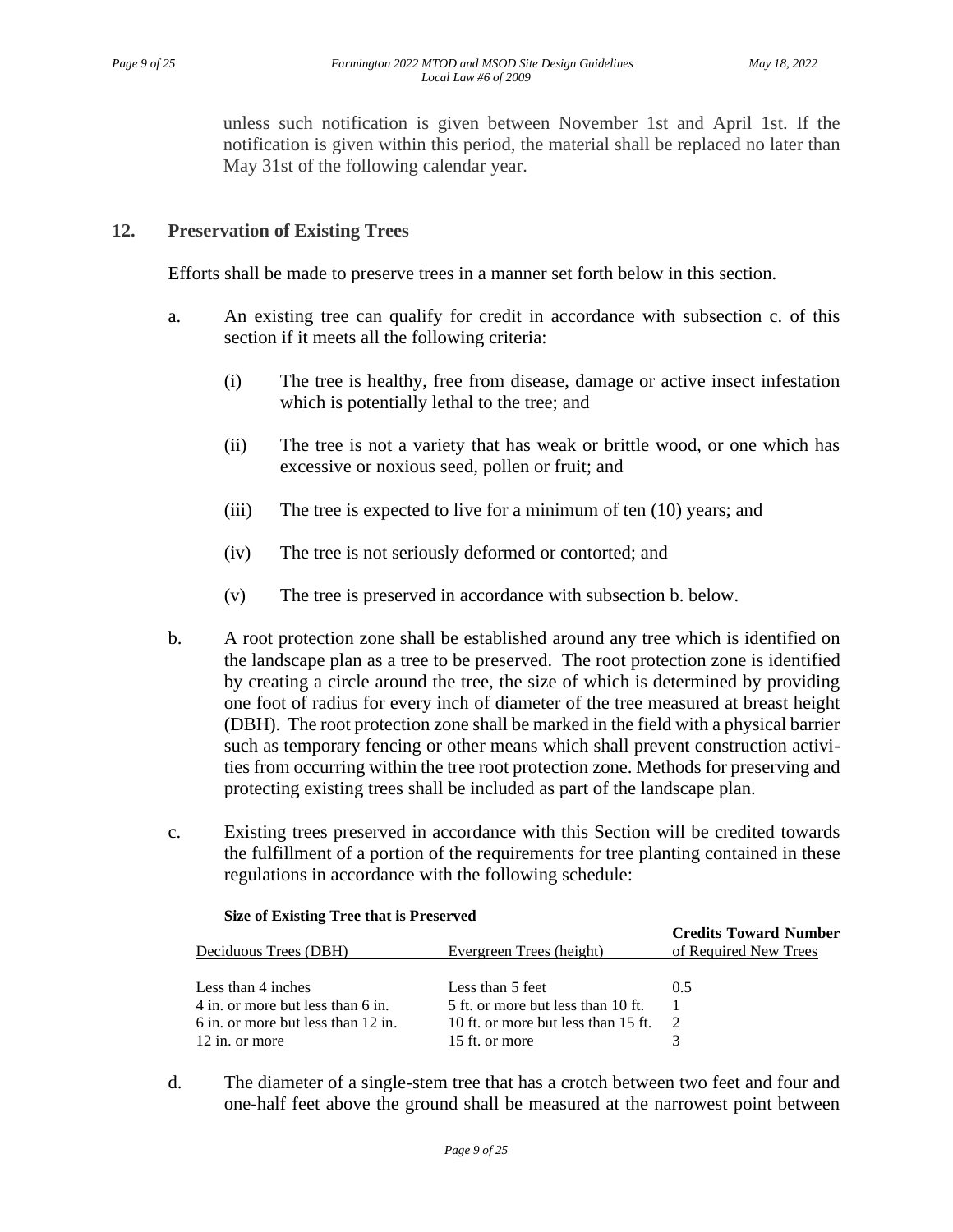the ground and the crotch. The size of multi-stem trees shall be determined by adding together the diameter of the three largest stems as measured four and one-half feet above ground level.

# **13. Buffers and Screening**

- a. The portion of the required front yard area which cannot be utilized for parking, loading, stacking or driveways shall be suitably landscaped and maintained by the owner in accordance with sub-section b. below.
- b. Vehicle Use Areas (VUAs) located adjacent to a public street shall not be screened from the street with tree and shrub plantings, earthen berms, walls or a combination of these methods so as to establish an effective visual screen which is not less than 36 inches above the grade at the adjacent VUA within two years of installation. A minimum of one large deciduous tree, two small deciduous/ornamental trees or three evergreen trees or any combination of shall be planted within the required yard area for each 40 linear feet of lot frontage along a street.
- c. Developments shall provide sufficient buffering and screening for the VUA. Buffering and screening may consist of trees and shrubs existing on the site prior to development. Supplemental plantings may be required in addition to the existing vegetation as determined by the Planning Board or the Director of Planning and Development in order to improve the screening of properties of the buffer. Buffering and screening may also consist of tree and shrub plantings, earthen berms, fences, walls or a combination of these methods so as to establish an effective visual screen. When fences or walls are utilized for screening, trees and other plant material (shrubs, vines, ground covers, perennials) shall also be used.
- d. All fences provided or required shall have an attractive, finished appearance facing any public right-of-way or adjacent property.
- e. Minimum impact of screening required. The following table and criteria shall be used to determine the level of screening between adjoining land uses. Single Family Residential Districts include RS-25, R-1-10, R-1-15, R-7.2, and R-2 Districts. Multifamily Residential Districts includes the RMF and IZ Districts.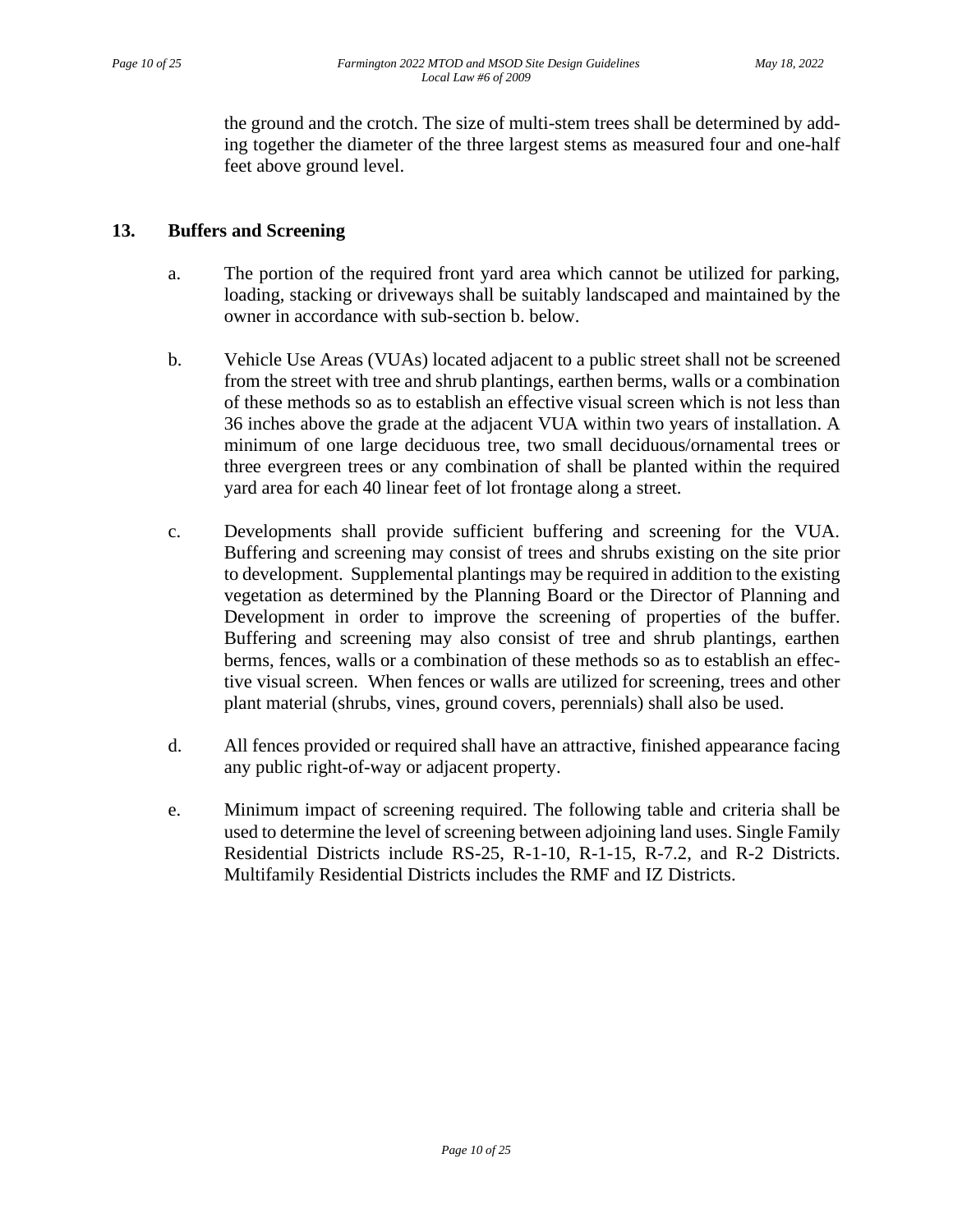#### **Existing Adjacent Zoning**

| <b>Proposed</b><br><b>Land Use</b> | <b>SF</b> Res | <b>MS</b> Res                      | $\mathbf{R}$                   | NB/GB                           | LI/GI                           |
|------------------------------------|---------------|------------------------------------|--------------------------------|---------------------------------|---------------------------------|
| MF Res.                            | High          | Medium                             | High                           | High                            | High                            |
| Office                             | High          | High                               | $Low*/$<br>Medium <sup>^</sup> | $Low^*/$<br>Medium <sup>^</sup> | Medium                          |
| Commercial                         | High          | High                               | Medium                         | $Low^*/$<br>Medium <sup>^</sup> | $Low^*/$<br>Medium <sup>^</sup> |
| Industrial                         | High          | High                               | Medium                         | $Low*/$<br>Medium <sup>^</sup>  | $Low^*/$<br>Medium <sup>^</sup> |
| Key:<br>$* = 0$ -3 acres.          |               | $\lambda$ =3+ acres (proposed use) |                                |                                 |                                 |

- f. High impact screening required. When the proposed development is considered to have a high impact on the existing zoning according to the table below, one of the following methods for buffering and screening shall be provided between the VUA and the nearest property line.
	- (i) Buffering and screening may consist of healthy trees and shrubs existing on the site prior to development providing that they form an immediately effective visual screen at least 36 inches above the grade at the adjacent VUA and that the existing trees and shrubs are thoroughly protect from damage during construction by establishing a work limit line on all site plan drawings. The work limit line shall be delineated in the field prior to site clearing in the vicinity of the required yard area. Supplemental plantings may be required in addition to the existing vegetation as determined by the Planning Board in order to improve the screening properties of the buffer.
	- (ii) Buffering and screening may consist of an earthen berm, masonry/stone wall or opaque wooden/vinyl fence with a minimum height of 36 inches above the grade at the adjacent VUA and one medium impact landscape screen evenly distributed within the required yard area.
- g. Medium impact screening required. When the proposed development is considered to have a moderate impact upon the existing adjacent zoning one of the following methods for buffering and screening shall be provided between the VUA and the nearest property line.
	- (i) Buffering and screening may consist of healthy trees and shrubs existing on the site prior to development, providing that they form an immediately effective visual screen at least 36 inches above the grade at the adjacent VUA and that the existing trees and shrubs are thoroughly protected from damage during site construction by establishing a work limit line on all site plan drawings. The work limit line shall be delineated in the field prior to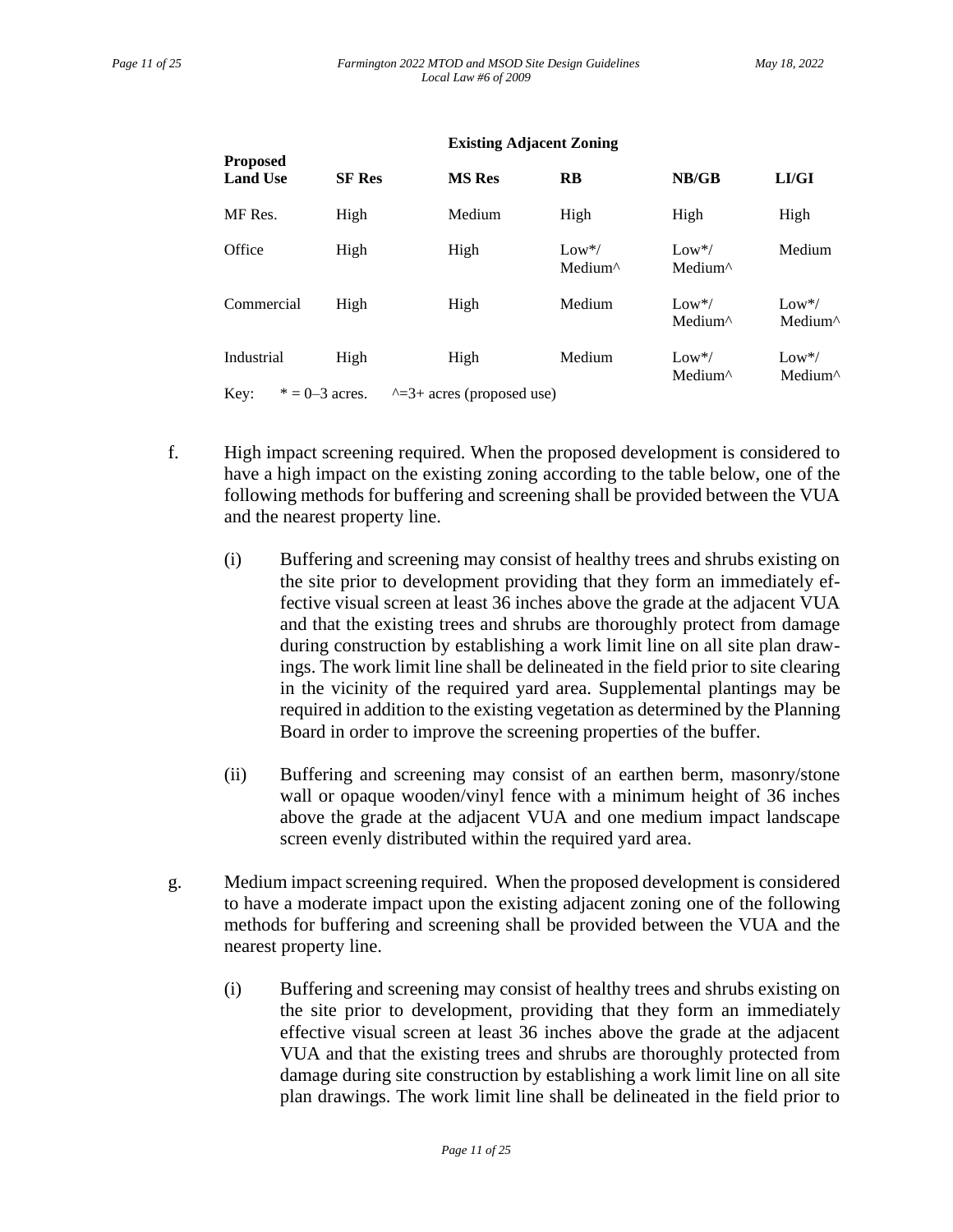site clearing in the vicinity of the required yard area. Supplemental plantings may be required in addition to the existing vegetation as determined by the Planning Board in order to improve the screening properties of the buffer.

(ii) Buffering and screening may consist of either: (1) one medium impact landscape screen evenly distributed throughout the required yard area; or (2) an earthen berm, masonry/stone wall or opaque wooden/vinyl fence with a minim height of 36 inches above the grade at the adjacent VUA and one low impact landscape screen evenly distributed throughout the required yard area (refer to Medium and Low Impact Screen Tables below).

| <b>Plant Type</b><br>Large Deciduous Trees  | Screen 1<br>$1/25$ L.F. | Screen 2<br>$1/40$ L.F. | Screen 3<br>$1/50$ L.F. | Screen 4<br>$1/50$ L.F |
|---------------------------------------------|-------------------------|-------------------------|-------------------------|------------------------|
| Small Deciduous/<br><b>Ornamental Trees</b> | $\Omega$                | $\Omega$                | $1/60$ L.F.             | $1/60$ L.F             |
| Evergreen (Coniferous)                      | 0                       | $1/40$ L.F.             | $1/15$ L.F.             | $1/20$ L.F             |
| Evergreen and<br>Deciduous Shrubs           | 1/5 L.F.                | $1/5$ L.F.              | 0                       | 45 L.F                 |

#### **Medium Impact Landscape Screen Options**

Screen One (1) shall be used only when yard area is less than 10 feet in width.

Trees and shrubs shall be provided based upon the number of linear feet per applicable site or rear yard.

Fractions of trees or shrubs shall be rounded to the nearest whole number.

- h. Low impact screening required. When the proposed development is considered to have a low impact on the existing adjacent zoning one of the following methods for buffering and screening shall be provided within the required minimum rear and side yards for the VUA's (for yard dimensions, refer to the Dimensional Standards for each zoning district).
	- (i) Buffering and screening may consist of healthy trees and shrubs existing on the site prior to development, providing that they form an immediately effective visual screen at least 36 inches above the grade at the adjacent VUA and that the existing trees and shrubs are thoroughly protected from damage during construction by establishing a work limit line on all site plan drawings. The work limit line shall be delineated in the field prior to site clearing in the vicinity of the required yard area. Supplemental plantings may be required in addition to the existing vegetation as determined by the Planning Board in order to improve the screening properties of the buffer.
		- (ii) Buffering and screening may consist of one low impact landscape screen evenly distributed within the required yard are (refer to low impact screen tabled below).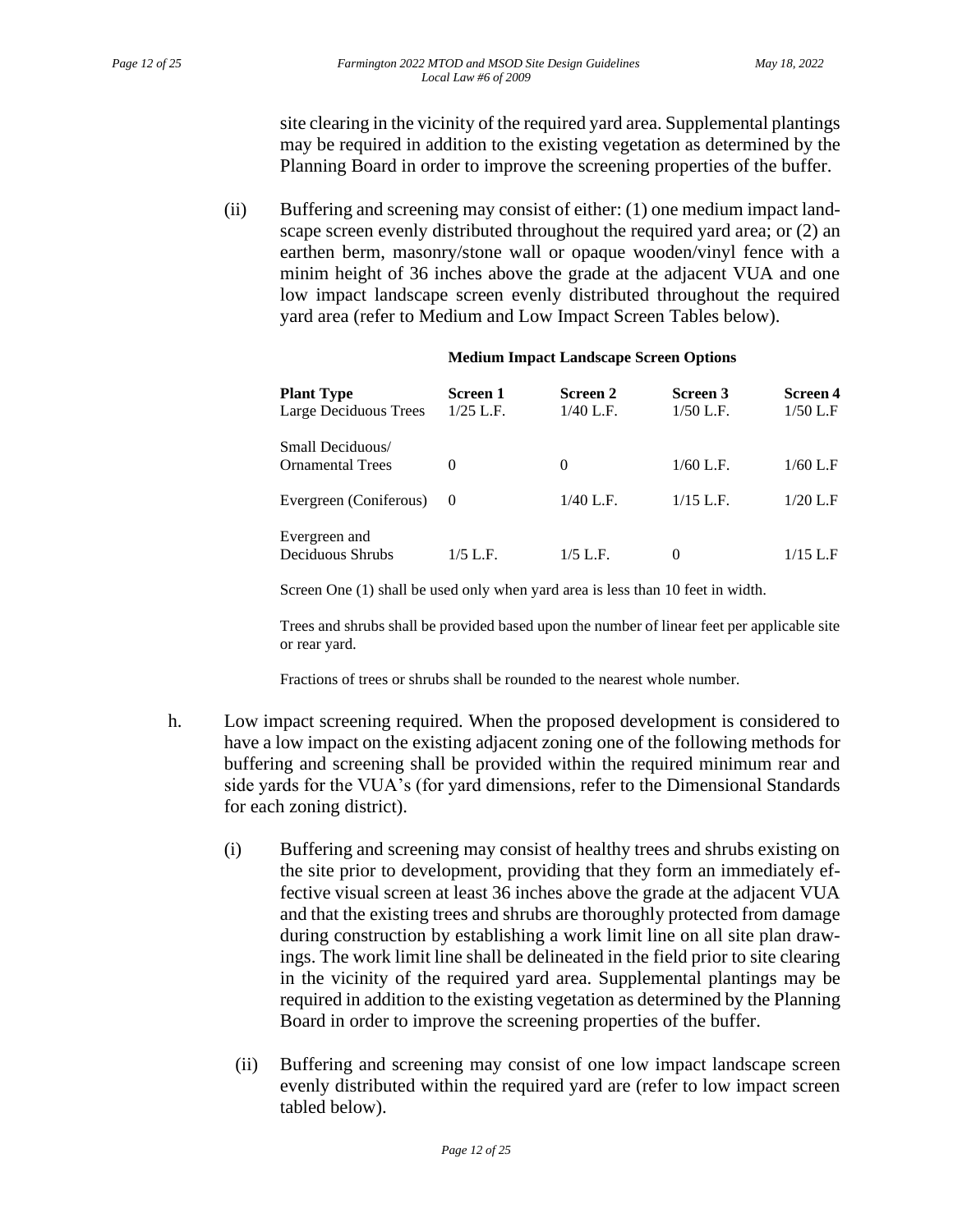#### **Low Impact Landscape Screen Options**

| <b>Plant Type</b><br>Large Deciduous Trees  | Screen 1<br>$1/40$ L.F. | Screen 2<br>$1/60$ L.F. | Screen 3<br>$1/80$ L.F. | Screen 4<br>$1/75$ L.F |
|---------------------------------------------|-------------------------|-------------------------|-------------------------|------------------------|
| Small Deciduous/<br><b>Ornamental Trees</b> | $\Omega$                | 0                       | $1/100$ L.F.            | $1/75$ L.F             |
| Evergreen (Coniferous0<br>Trees             | $\Omega$                | $1/50$ L.F.             | $1/25$ L.F.             | $1/50$ L.F             |
| Evergreen and<br>Deciduous Trees            | 1/10 L.F.               | $1/10$ L.F.             | $\theta$                | 1/20 L.F               |

Trees and shrubs shall be provided based upon the number of linear feet per applicable site or rear yard.

Fractions of trees or shrubs shall be rounded to the nearest whole number.

- (iii) Screening adjacent to Residential Zoning requirements. When adjacent to the following districts: RS-25, R-1-10, R-1-15, R-7.2, RMF, IZ, RB, NB, GB, LI or GI and building or structure must provide the following landscape buffering and screening within the required side and/or rear yard(s):
	- (a) An earthen berm with a minimum height of three (3) feet (measured at the top of a  $1:3 +/-$  grade) or an opaque wood or vinyl fence, stone or ornamental concrete masonry unit wall with a minimum height of 4 feet and the following plant materials: a minimum of one evergreen tree per each 10 linear feet of property line adjacent to one of the above listed residential districts, one small deciduous or ornamental tree per each 15 linear feet of property line adjacent to one of the above listed residential districts and one large deciduous tree per each 40 linear feet of property line adjacent to one of the above listed residential districts.
- i. Screening of Mechanical Equipment required. Non-single-family residential properties which may be viewed from residential uses, public streets or public park areas shall screen all roof, ground and wall mounted mechanical equipment (utility structures, multiple meter boards, generators, air conditioning units, backflow preventer [RPZ], hot boxes, etc.) from view at ground level of the property line.
	- (a) All mechanical equipment shall be limited to that area shown on an approved site plan.
	- (b) Roof-mounted mechanical equipment shall be screened or arranged so as to not be visible from residential uses, public streets or park areas and be shielded from view on all four sides. Screening shall consist of materials consistent with the principal building materials, and may include metal screening or louvers which are painted to blend with the principal building.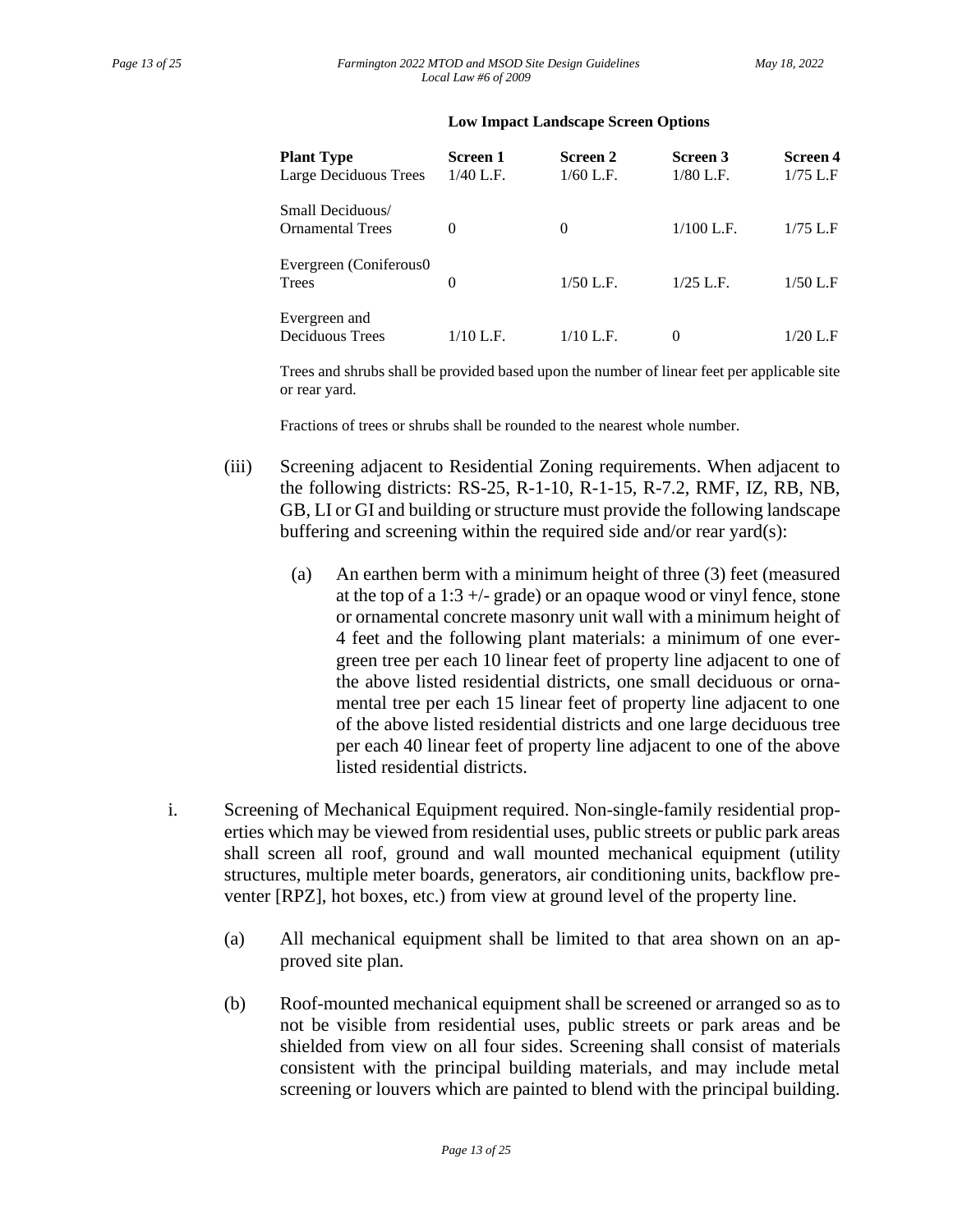- (c) Wall or ground-mounted equipment screening shall be constructed of:
	- (i) Planting screens; or
	- (ii) Brick, stone, reinforced concrete, vinyl stockade or other similar material as approved by the Planning Board; or
	- (iii) Redwood, cedar, preservative pressure treated wood, or other similar materials; and
	- (iv) All fence posts shall be rust-protected metal, concrete-based masonry or concrete pillars, or an equivalent material as approved by the Planning Board.
- (d) Mechanical equipment shall not be mounted on the roof or located in the front yard in a single-family residential district listed above herein.
- **14. Dumpsters and Other Refuse Containers.** The following standards shall apply to dumpsters and other refuse collections areas in the RMF, RB, NB, GB, LI and GI Districts.
	- a. All dumpster areas shall be limited to that area shown on an approved site plan. Such area dumpsters and other refuse containers may be located between the front face of the building and the adjacent roadway only with the approval of the Planning Board.
	- b. Dumpster containers, other refuse containers, and all refuse shall be visually screened on all sides from adjacent properties and private or public rights of way with an opaque material, which may include shrubs, walls, fences or berms. Materials and dumpsters stored in said area shall not protrude above the screen.
	- c. Where vegetative material is used, said material shall form an opaque screen within two years from the time of first planting.
	- d. When dumpster enclosure gates are used to address (b) above, the gate shall consist of materials that visually conceal 100 percent of the contents of the enclosure. Gates shall remain in the closed position except when the dumpster is being loaded or unloaded or when access to the interior of the enclosure is needed for maintenance or other purposes.
	- e. The setbacks for dumpsters in nonresidential districts shall be five (5) feet from the property line of adjacent nonresidential districts and ten (10) feet from the property line of adjacent residential district.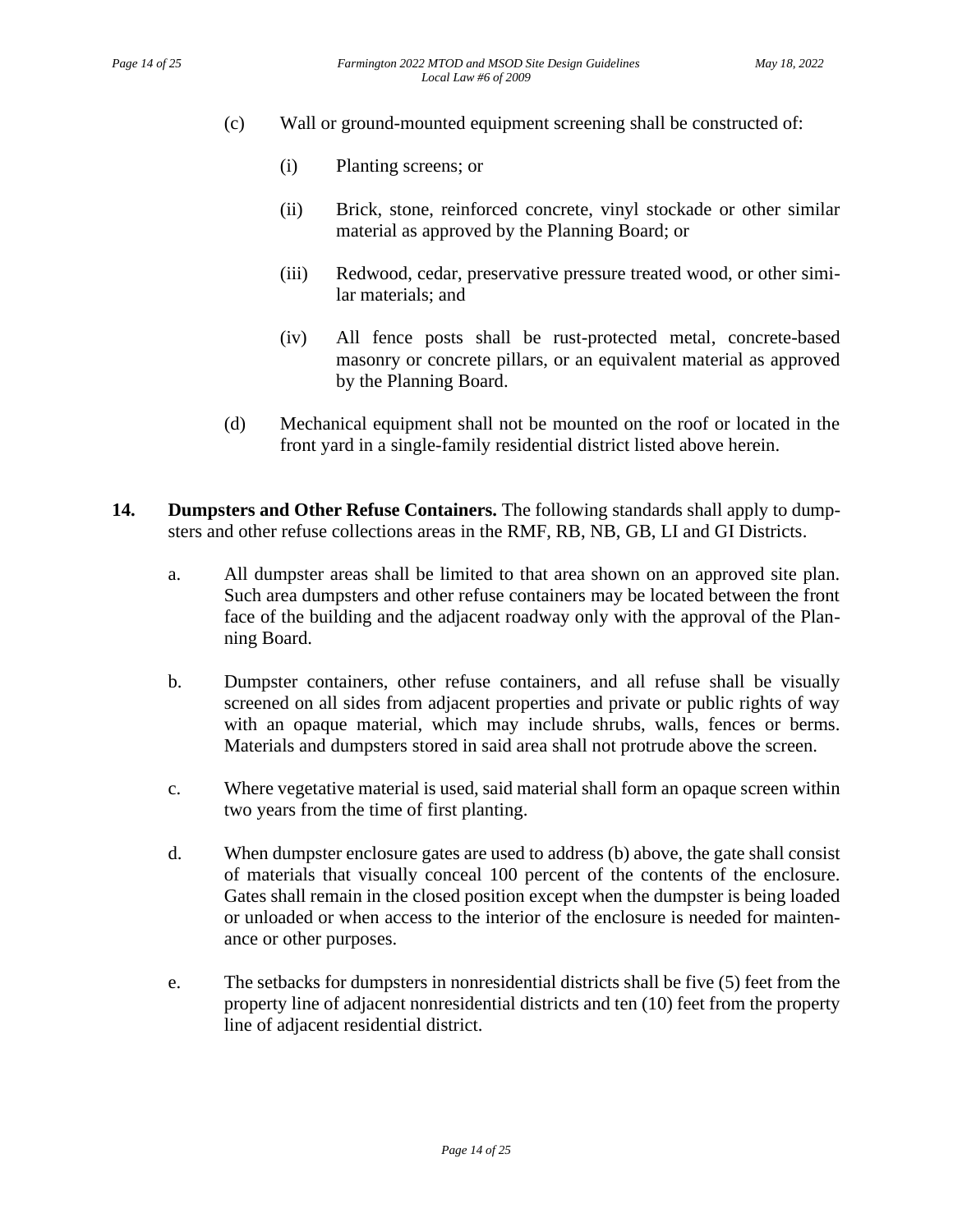- **15. Parking Credits for Landscaping.** The Planning Board may reduce the minimum number of off-street parking spaces required in Chapter 165, Article V, Section 37 of the Farmington Town Code, by not more than 25 percent, provided that the land area so removed is not used to meet the landscape area required in this section and is used exclusively for landscaping in accordance with the standards and criteria of this section. If, at any time thereafter, the Zoning Enforcement Officer (ZEO) determines that the land area so removed is suitable for and is need to provide necessary off-street parking, the ZEO may order the installation of such parking. The issuance of any Certificate of Occupancy or Certificate of Compliance by the Town Code Enforcement Officer shall be deemed conditional upon the possible requirement for the future installation of the additional off-street parking, upon such order by the applicable site plan approval authority. Failure to comply with such order within the time fixed thereby shall constitute a violation of these regulations.
- **16. Existing Development Parking Area.** Where an existing development, located within the MTOD or MSOD, that proposes an increase in the Parking Area of 3,000 or more square feet which requires site plan approval, the proposed site plan shall provide interior landscaped areas for the added Parking Area as required by the Planning Board. The proposed site plan shall also provide buffering and screening for the added Parking Area consistent with the standards contained herein.
- **17. Building and Site Lighting.** Site and exterior building lighting should be similar in color of light. The Planning Board preference is for LED lamped site lighting (as opposed metal to halide or sodium vapor). Exterior building lighting should have a light color that is compatible with the LED light color. Pedestrian walkway lighting should be appropriate in style with the design character of the space and should not exceed fourteen (14) feet above surrounding grade. Parking lot light poles should not exceed thirty (30) feet mounted on a maximum three (3) foot base and should be located within landscaped islands or on lawn area wherever possible. All building mounted exterior light fixtures must be shown on building elevations and must be approved by the Planning Board for design location and fixture color. All building mounted lighting and site lighting shall be shielded from adjoining properties and public rights-of-way. Light cut-sheets and distribution patterns shall be submitted with all lighting plans.

Subtle landscape lighting shall not glare into vehicular or pedestrian circulation areas. Landscape lighting design components include, but are not limited to the following:

- a. Exterior electrical outlets at building canopies and at tree bases that allow building managers to provide seasonal low wattage mini-lights is encouraged.
- b. Subtle landscape lighting may include lighted bollards along walkways, surfacemounted exterior lighting to highlight or backlight plant materials and subsurface light fixtures that are recessed below finished grade. These should be located to highlight plants and portions of building walls.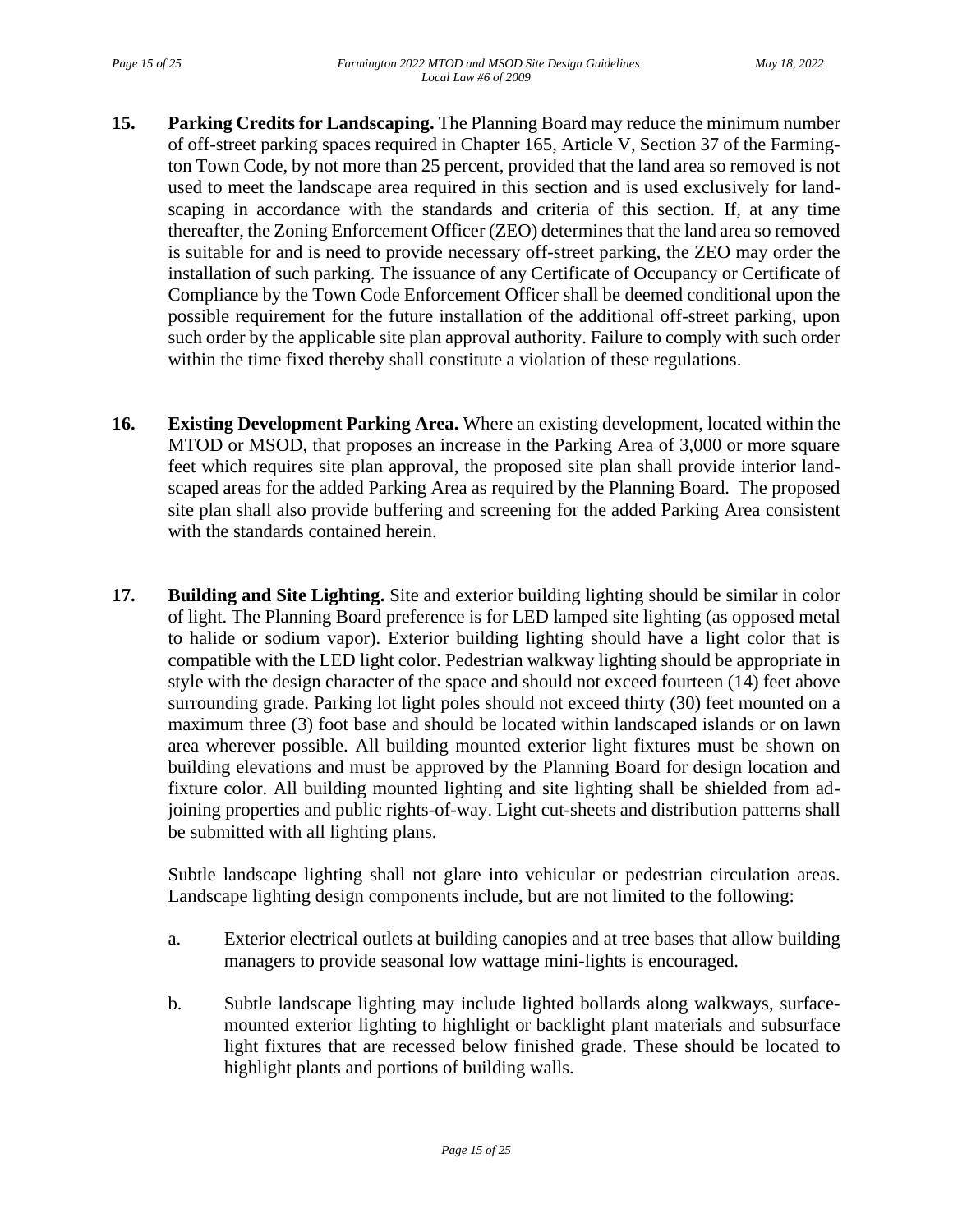- c. Building façade lighting should be subtle in nature and could ideally be accomplished with upward directed landscape lighting that filters through, or backlights, landscape plantings onto building walls.
- d. The use of bright colors, neon or similar materials, motion lighting, strobe lights and similar attention-getting lighting devices is strongly discouraged.

#### **18. Site and Building Signage**

Sign graphics and lighting should be designed to allow for clear communication but should otherwise not be over lighted. Signs with exterior illumination shall not glare into vehicular or pedestrian traffic areas. Internally illuminated signs should have the sign letters and logos highlighted with dimmer background lighting of the sign. This concept applies to all site and building signage, including traffic control signs. Sign site lighting should not glare to either on-site or off-site locations. The wattage of sign lighting should be submitted for Planning Board review as part of any Site Plan or Sign Site Plan application.

Larger signs that are allowed by Code which are attached directly to buildings should have separate letters with no box or cabinet background.

#### **19. Site Design Characteristics**

The natural characteristics (e.g., tree masses, streams, topography, etc.) of each site should be preserved and enhanced where possible.

The Planning Board encourages the incorporation of curved edges and surfaces where possible as accents in the layout of pedestrian walkways, planting beds, finish grade contours, ponds and drainage swales to achieve a more natural appearance. Drainage ponds and swales with straight edges should be avoided wherever possible.

Finish grading plans should incorporate soft, irregular, undulating, landscaped earth forms to enhance pavement and plant locations and to provide an appealing visual transition between parking areas and both streets and neighboring parcels.

Site amenities such as pedestrian walkways and landscape accessories should be included where space allows. This adds to the pedestrian friendly appeal of exterior spaces. See Section 10 for additional information.

The following is a checklist of landscape considerations and features that should be incorporated into the landscape designs for all site plans:

a. *Preservation of natural character.* Try to preserve all of the best natural resources of the site, such as trees, stream, rock out-cropping, natural topography, viewscapes and wetlands.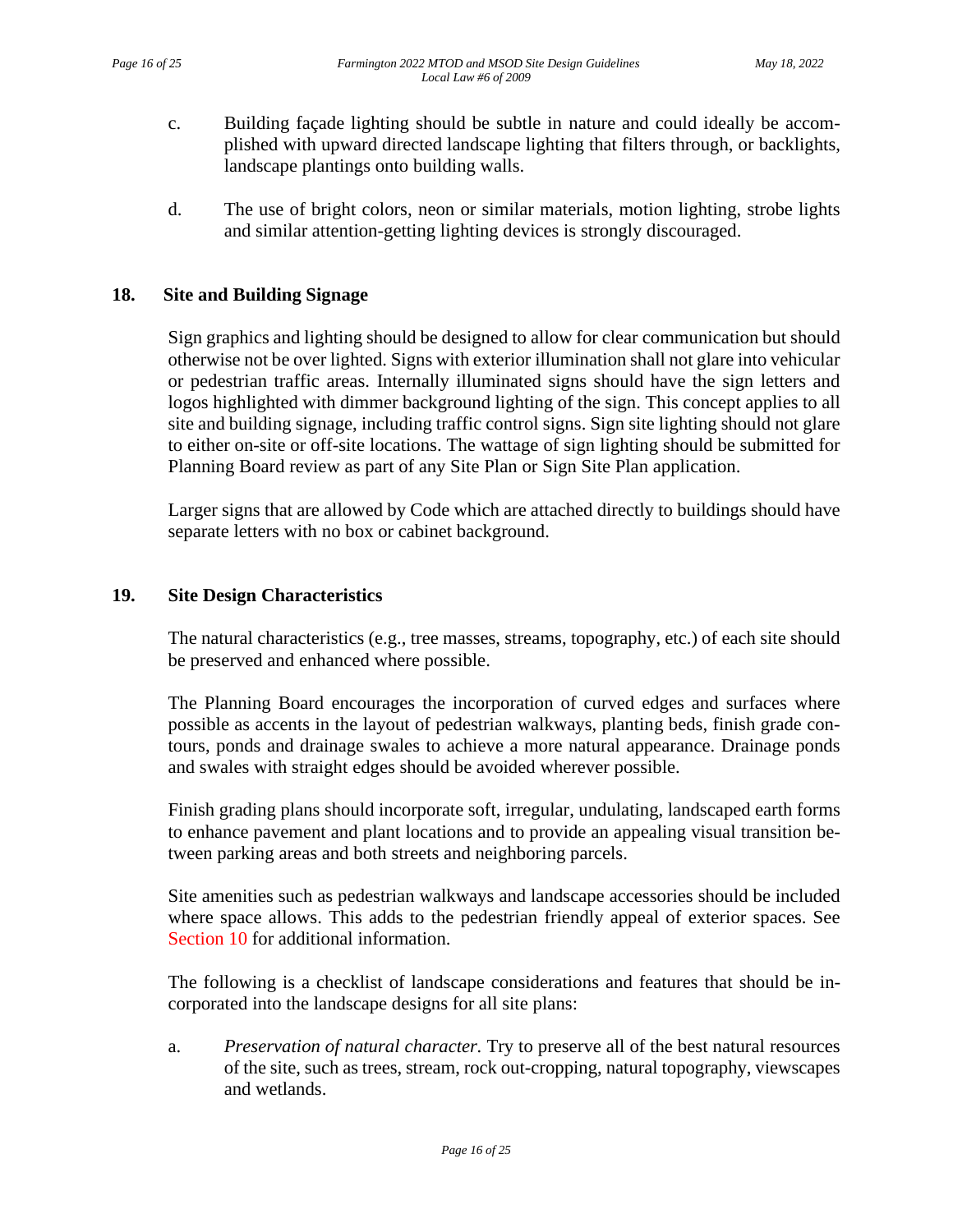- b. *Viewscapes.* Carefully study the site's good, as well as bad, views. Analyze preliminary site views for both positive and negative attributes.
	- 1) Keep attractive views open and framed for greatest landscape value.
	- 2) Screen out unattractive and objectionable views either by constructing structures or by an aesthetically unique landscape design.
	- 3) The landscape design should have unity, harmony and fitness to use. There must be a harmonious landscape relationship with the vertical and horizontal lines of the buildings.
- c. *Landscape lighting design standards.* The Planning Board recommends the use of landscape lighting to create soft night lighting of plants, where appropriate. Lighting designs should incorporate two or more of the following techniques based on available opportunities.
	- 1) Down Lighting is the most natural and efficient form of lighting like sunlight or moonlight. The light sources are hidden and directed straight down through plant and tree material.
	- 2) Up Lighting is achieved by placing the light fixture in the ground and directing it up through plant material. The internal structure of plants becomes dramatically lighted and large shadows can be produced.
	- 3) Back Lighting is the soft wash lighting of a background such as a wall or a fence and is a very subtle form of lighting. The plant material is viewed in silhouette against the lighted backdrop.
	- 4) Subminiature lamps on a flexible ribbon or tubular lighting may be appropriate for seasonal displays indoors or out.
	- 5) Electrical outlets should be located at the base of designated trees and plants to allow the future use of seasonal lighting.
	- 6) Bollards are available with internal illumination. The use of lighted bollards is optimal.
	- 7) Flood Lighting on a residential or commercial level is soft, gentle flood lighting used as background lighting to create visual depth. Avoid using discharge mercury and sodium-vapor lighting used as security lighting. These lights should not cause glare.
	- 8) Recreational Lighting for small court games (i.e., shuffle Planning Board, or putting greens, etc.) requires special study and selection. The light must be even and general, yet not in the eyes of the players. Large court games,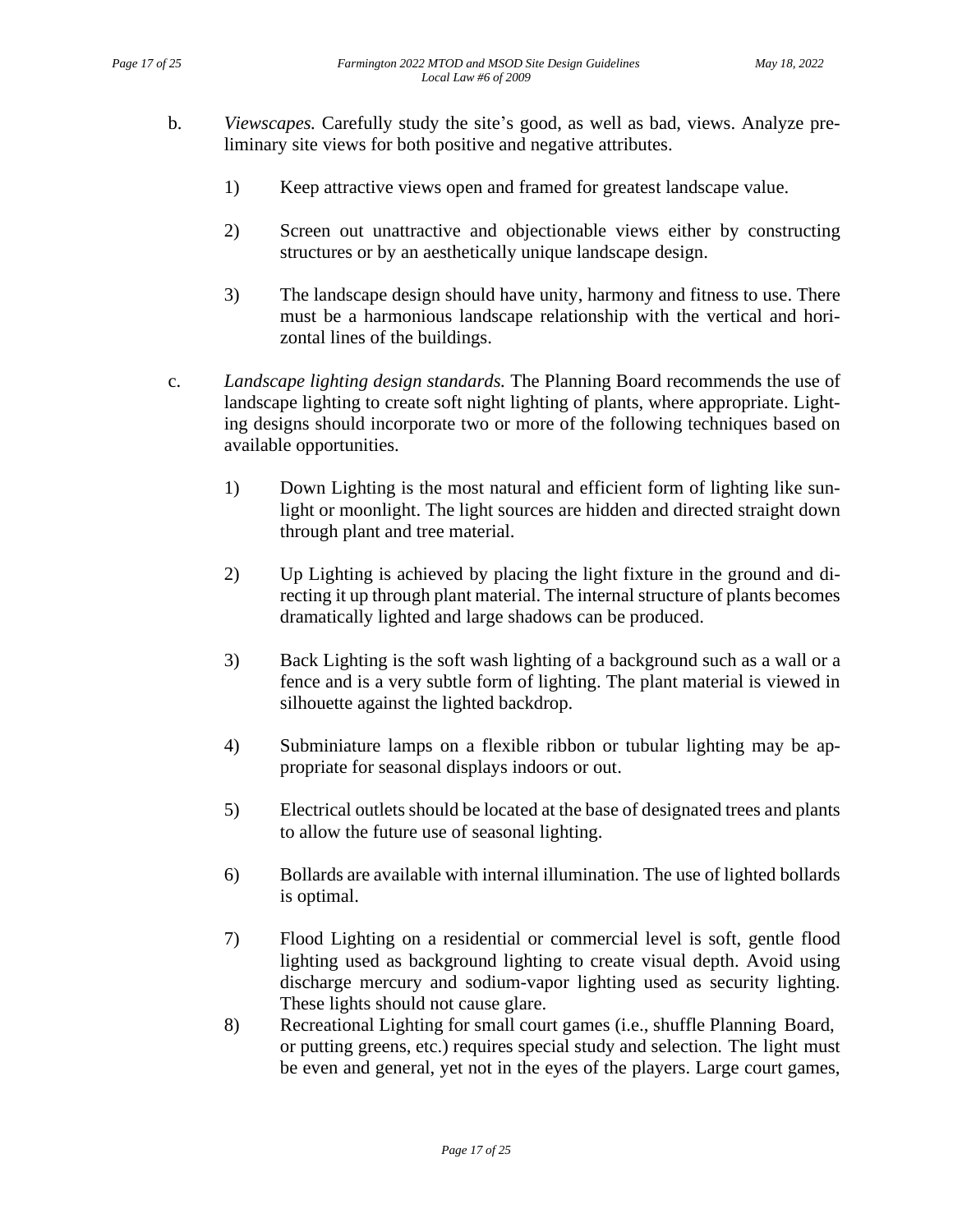(i.e., volleyball, badminton, or tennis) may require specialized lighting design. These lights should not glare off site.

- 9) Landscape Lighting should be used as a feature of the landscape design to highlight designated design elements such as plants, walkways, walls, building façades or a combination thereof.
- 10) A combination of various lighting techniques such as down lighting, up lighting or back lighting to create a more interesting setting is suggested.
- 11) The source of light should be concealed to enhance the effect rather than the fixture itself.
- 12) Avoid over lighting that can produce glare and limit visibility.
- 13) Use LED lamps as a type of light source to avoid mixing light color on site.
- 14) Fixture colors should be coordinated with building colors. Typical colors available are solid brass, copper or bronze in color; black, white, natural non-corrosive plastic; redwood (clear, all heart, kiln dried); cast aluminum or satin aluminum and glass in combination with flexible ribbon lighting.
- d. *Landscape plant forms.* Plants should be selected to be natural looking and graceful. Plants should be chosen to be as mature as possible to attain their desired shapes in relatively short periods of time. Each shape has its own place in landscape design. For example, deciduous shrubs are usually upright, round or spreading. Deciduous trees are round, weeping, oval, vaselike, erect or columnar, and pyramidal. Evergreens are columnar, narrow pyramidal, broad pyramidal, round, spreading or creeping. Different shapes provide variety and interest by accenting the major type with other forms. This is recommended to avoid monotonous repetition.
- e. *Plant texture and color.* Color and texture are important qualities that should be considered along with the form of plants. The Planning Board expects that landscape architects will take special efforts to include the right balance of plant textures in the overall plant selection process. Texture is a plant feature that offers another chance to add variety and interest to a planting picture. Texture can be defined as the relation between foliage and twig size and the remainder of the plant. Close up, texture comes from the size, surface, and spacing of leaves and twigs at different seasons. At a distance, texture is the entire mass effect of plants and the quality of light and shadow. Patterns created by light and shade are an important part of texture. These patterns vary from season to season and even from hour to hour. The shadows cast by fine-textured plants are weak because of the spacing and size of the mass and because of light filtering through the foliage. The shadows cast by coarse-textured plants are strong because the foliage is large or dense and light is reflected from the surface. This play of light and shadows emphasizes the fineness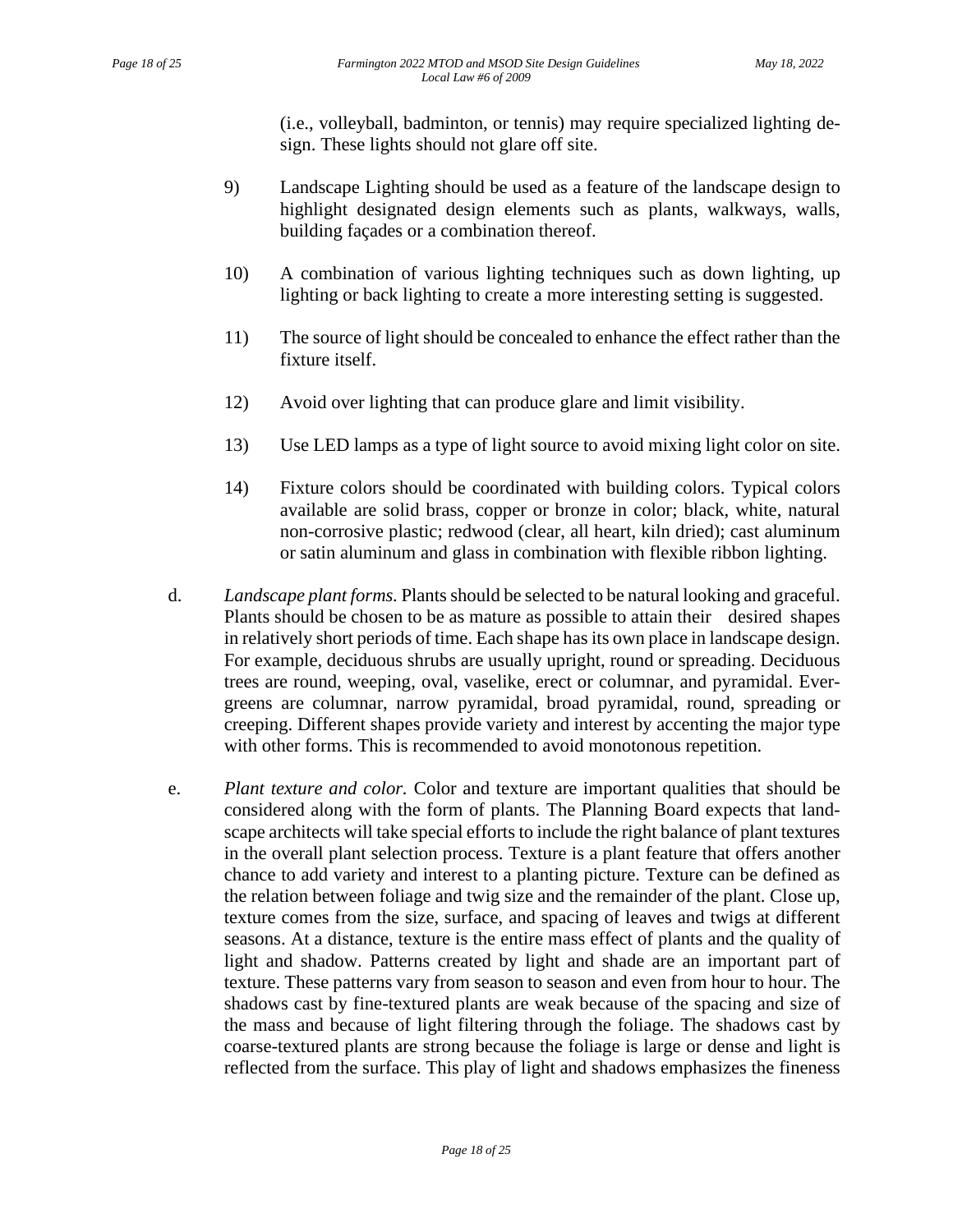or coarseness of the texture of the plants. Landscape lighting is expected to highlight these features.

The Planning Board expects that the color of plants will be taken into account by the landscape architect to achieve the best overall design results.

The variety and location of landscaping should be appropriate for the environmental conditions, use, purpose and care that it will be subject to.

- f. *Plant material and minimum sizes.* The following is a list of recommended plantings:
	- 1) Evergreens (conifers and ornamentals) Abies (fir) Chamaecyparis (cypress) Erica (health) Juniperus (juniper) Picea (spruce) Pinus (pine) Pseudotsuga (fir) Taxus (yew) Tsuga (hemlock)
	- 2) Broadleaf Evergreens Buxus (boxwood) Calluna (heather) Euonymus (euonymus ever) Ilex (holly) Pieris (andromeda) Rhododendron (rhododendrun) Rhododendrun (azalea)
	- 3) Deciduous Trees (shade and ornamental flowering) Acer (maple) Amelanchier (shadbush-service berry) Betula (birch) Carpinus (hornbeam) Cercis (redbud) Cornus (dogwood) Crataegus (hawthorn) Fagus (beech) Gleditisia (locust) Magnolia (magnolia) Malus (flowering crabapple) Prunus (flowering–cherry) Pyrus (flowering pear)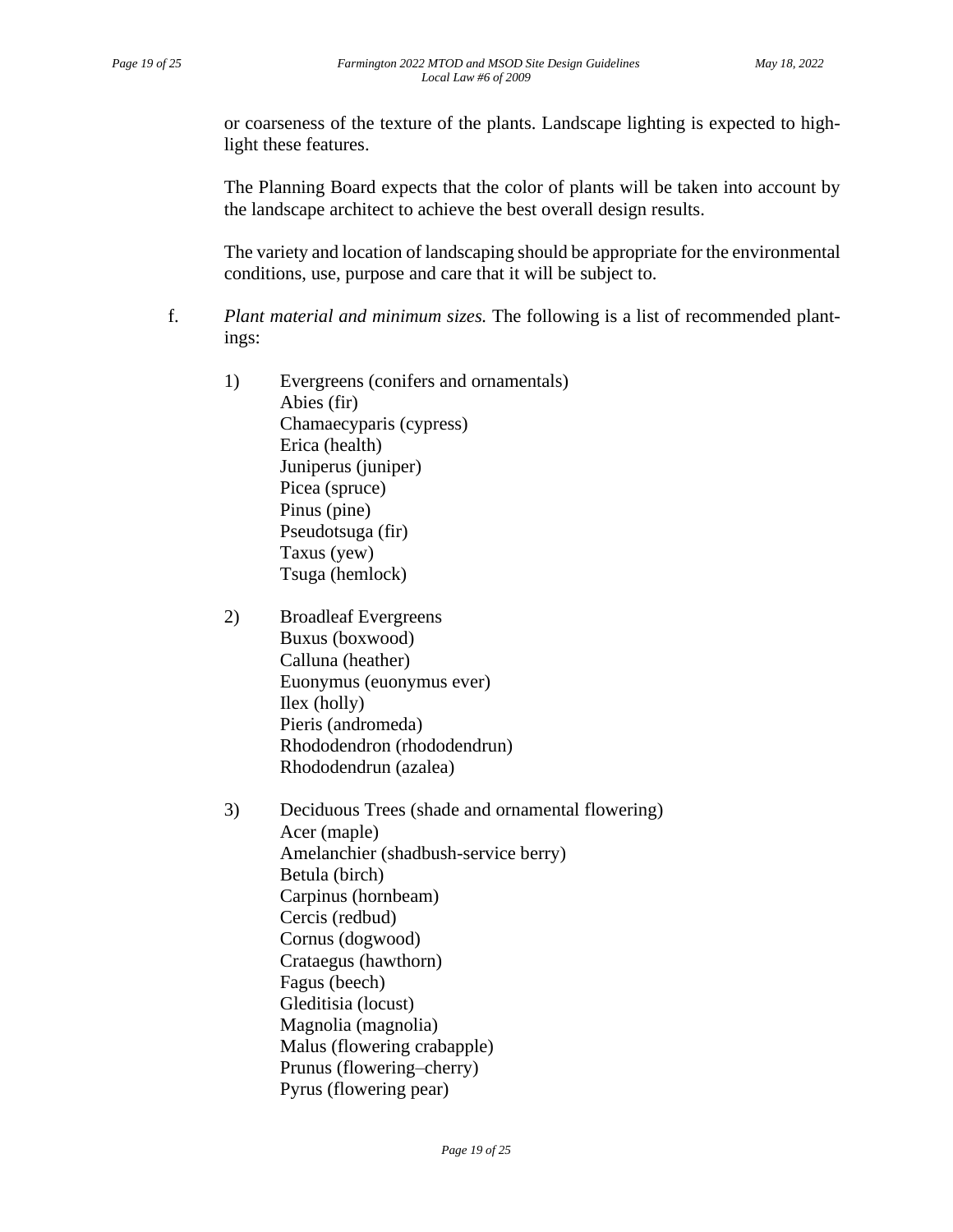Tilis (linden) Syringa (tree lilac)

- 4. Deciduous Shrubs Aronia (choke cherry) Clethra (summersweet) Cornus (dogwood) Cotoneaster (contoneaster) Deutzia (deutzia) Forsythia (forshythia) Hamamelis (witch hazel) Ilex (holly) Philadelhpus (mock organe) Spiraea (spirea) Syringa (lilac) Viburnum (viburnum) Weigela (weigela)
- 5. Herbaceous Perennials including Daylilies, Hostas, Sedum and Fern
- 6. Ornamental Grass, Sedges, Reeds Calamagrostis (feather reed grass) Festuca (dwarf clumping grass) Miscanthus (large clumping grass) Panicum (switch grass) Pennisetum (fountain grass)
- 7. Ground Covers Ajuga (Bugleweed) Euonymus (wintercreeper) Hedera (English ivy, Baltic ivy) Lonicera (halls honeysuckle) Pachysandra (pachysandra) Vinca (myrtle)

The following is a list of minimum sizes for the recommended Plant groups at the time of planting:

Evergreen (conifer) 6' to 8' Evergreen (ornamental) 24" to 48" Broadleaf Evergreens 24" to 48" Deciduous trees (shade) 3" caliper Deciduous trees (ornamental flowering) 2" to 2½" caliper Deciduous Schrubs 18" to 48" or 2–3 gal. Herbaceous Perennials 1–3 gal.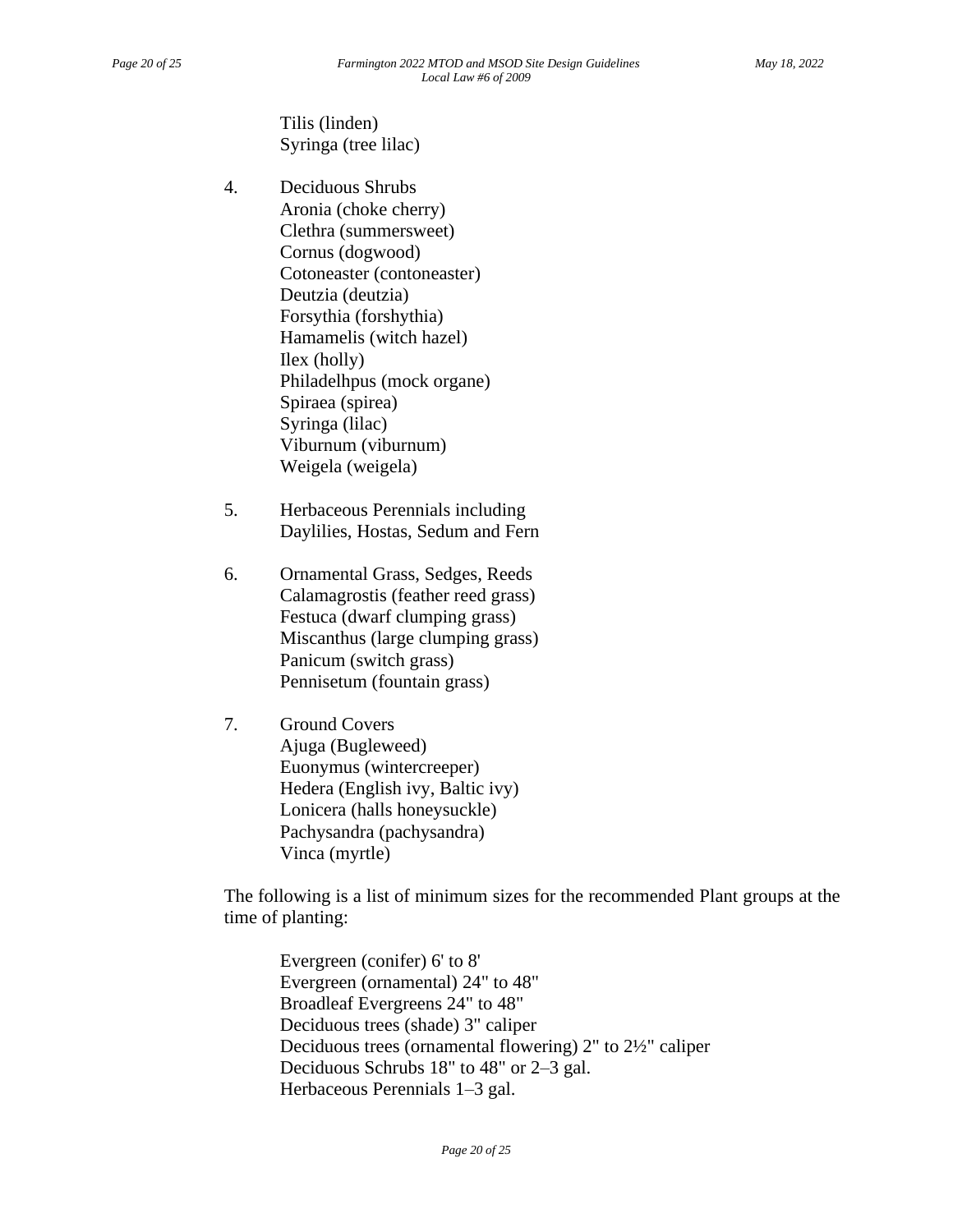Ornamental Grass 1–3 gal. Ground Cover 2 year 2½" pot

All landscape plant material must meet the American Standard for Nursery Stock quality. All plant material must be No. 1 or heavy specimen quality grade.

All landscaping shall be installed and maintained to ensure growth. All landscaping materials shall be maintained free from disease, pests, weeds, and litter. The regular maintenance shall also include prompt replacement, where necessary, of any landscaping plantings that die, turn brown or defoliate. The replacement plantings shall be of the same size, species and quantity as shown on the approved plans. Substitutions shall be approved by the Town Planning Department and so noted on the approved drawings. A two-year maintenance bond or cash equivalent may be required to be posted with the Town if determined by the Code Enforcement Officer (CEO) to be appropriate.

The following trees/shrubs are considered undesirable in most applications. These plants have a tendency to become over-dominant, also are soft or brittle and tend to break during high winds or heavy snows.

| Acer      | Box Elder, Amur Maple, Silver Maple            |
|-----------|------------------------------------------------|
| Ailanthus | Tree of Heaven                                 |
| Populus   | White Poplar, Carolina Poplar, Lombardy Poplar |
| Salix     | All willows                                    |
| Prunus    | <b>Purple Leaf Plus</b>                        |
| Elaeagnus | Russian Olive, Autumn Olive                    |
| Juniperus | Andorra Juniper, Hetzi Juniper                 |
| Thuya     | <b>All Arbor Vitaes</b>                        |
| Juglans   | All nut trees                                  |

Any changes to the approved landscape design, including variety and size of plants, must be made in writing to the Town CEO for change approval.

## **20. Applicant Submissions**

Both conceptual site and conceptual building designs should be incorporated into the applicant's plans, beginning with the applicant's concept, or sketch plan, reviews submission. Subsequent submissions should include sufficient drawings, photos and text to clearly and thoroughly communicate the complete design intent of the project, to the satisfaction of the Planning Board. The applicant is encouraged to have a pre-planning submission conference with the CEO, the Director of Planning and Development and the landscape consultant. Submission information to the Planning Board shall include, but not be limited to the following: *Conceptual/sketch Plan:*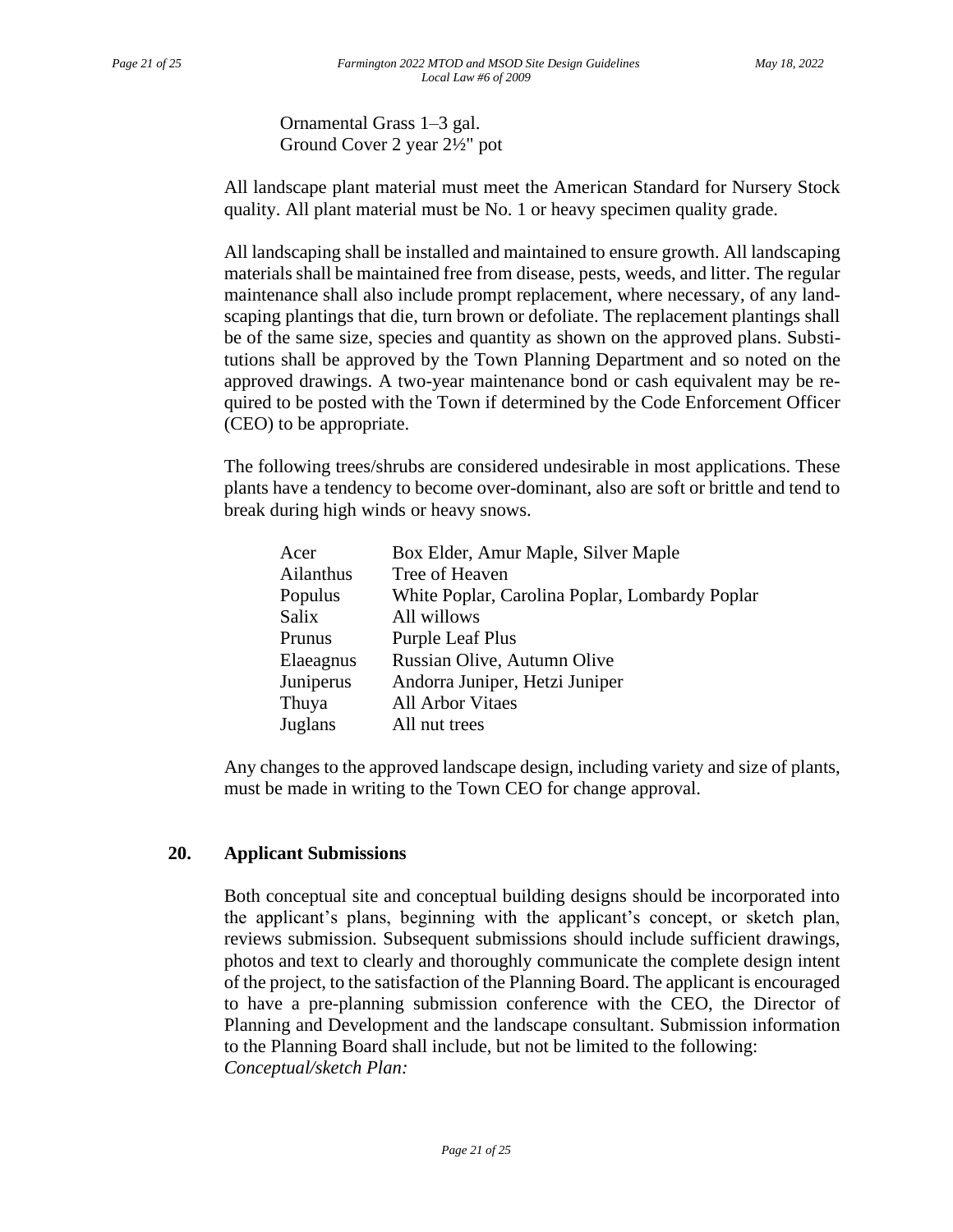- a. All drawings should have a scale that is indicated on the drawing, along with the direction of north and each sheet should be numbered and dated.
- b. The design character of the building(s) should be shown on the plan along with a three-dimensional concept sketch indicating anticipated size, shapes, materials and relationship to the site.
- c. Generic landscape ideas and exterior space concepts should be included.

# *Preliminary Plan:*

- a. Provide building plans and elevation drawings to scale that are numbered and dated. Provide a first-floor plan.
- b. All building elevations must be in color. All colors shown shall be the colors of the building to be constructed and identified by an objective manner, paint identification number or nomenclature, or similar material.
- c. Three-dimensional representations of primary building façades should be included that include roof forms, method of screening visible building equipment, trash and loading areas. These drawings shall indicate color and material representations.
- d. The Planning Board may request: a site profile incorporating a key building profile; an additional three-dimensional rendition or electronic 3-D walkthrough; or even a mass model, if necessary to fully understand the three dimensional characteristics of proposed buildings.

## *Final Plan:*

- a. Provide final design drawings that include final design refinements that incorporate Planning Board comments from prior submissions. Provide colored elevations of all building elevations, screening, light fixtures, roof penetrations, HVAC grilles, building-mounted lights, signs and canopies. Clearly identify all materials and colors, including exterior soffit materials.
- b. Provide colored exterior elevations of all sides of building and provide three-dimensional renditions, if requested by the Planning Board. Provide a first-floor plan and a roof plan. Provide elevations of exterior screen walls.
- c. Provide a "hardscape" plan at least  $1/8$ " $-1'$  0" in scale indicating: pedestrian paving materials; surface patterns; control and expansion joint locations; key dimensions and location of landscape accessories; and all site accessories. This plan shall include all dimensioning necessary for accurate layout of all paving including control and expansion joint locations.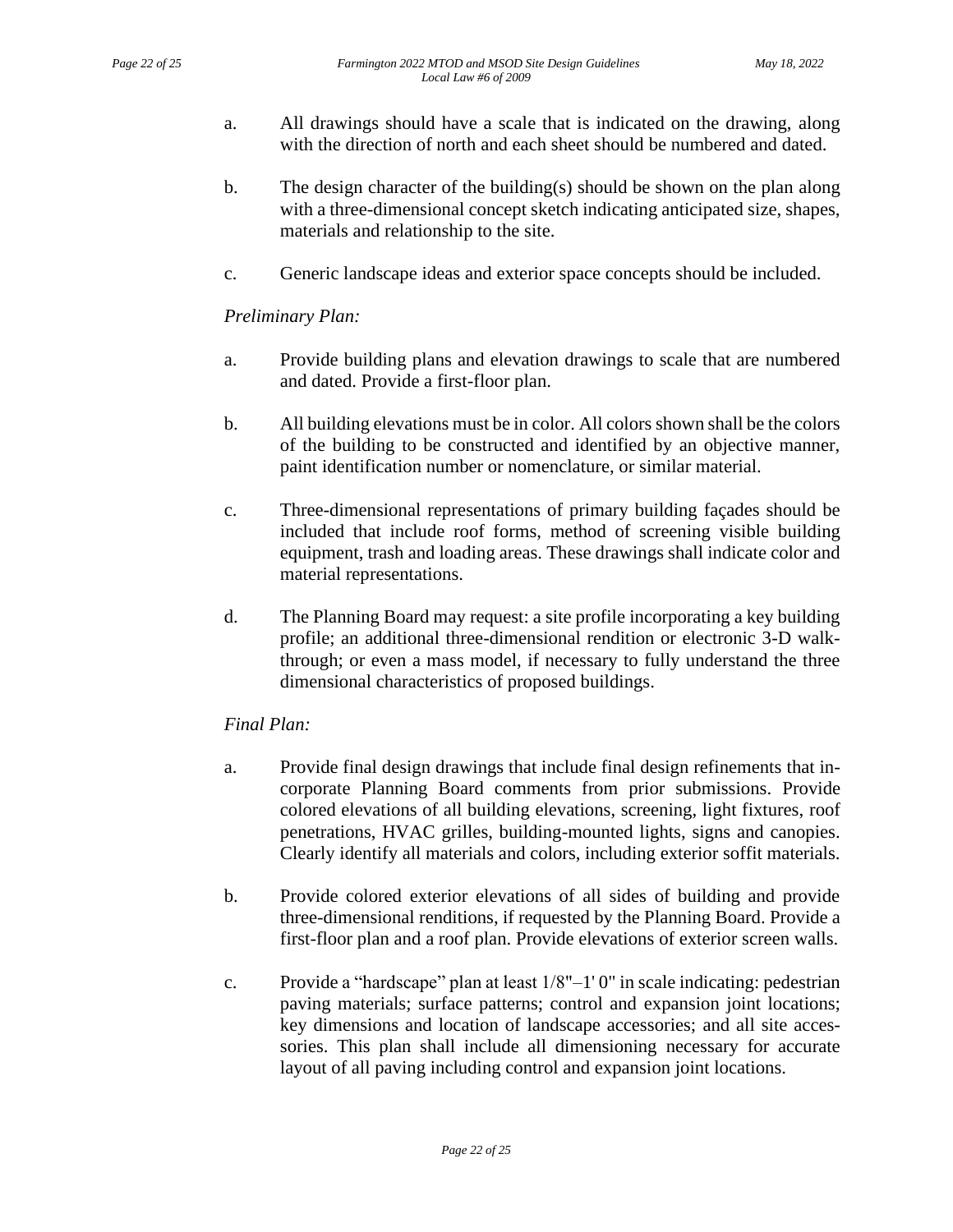- d. Final grading plans and landscape planting plans shall be prepared and sealed by a Licensed Landscape Architect.
- e. Provide a written list of all exterior building materials with samples of each material. A sample of glass will be required if anything other than clear glass is being proposed.
- f. Provide catalog cuts with color selections of site lighting fixtures and landscape accessories including: fencing, tables, benches, trash containers, tree grates, tree guards, pedestrian walkway light fixtures, landscape lighting fixtures, bollards, fountains, clocks and bicycle racks, etc. Provide material and color samples of unit paving materials. Lighting fixture submittals shall indicate type of lamp and wattage per fixture.
- g. Provide a signage package including drawings to scale of all site signage, including building-mounted signs, site signage including vehicular traffic control signs. This material shall clearly indicate the graphic layout, dimensions, colors, type of illumination, lamp wattage.
- h. Provide finished grading plans and landscape plans. Finish grading and landscape plans shall be prepared and sealed by a NYS licensed landscape architect. Final landscape drawings shall include a plant schedule that clearly keys each plant type to the site. This schedule shall include the Latin name, common name, plant group, height, ball size, quantity and caliper required. See landscape section for additional requirements.

## **21. Terminology**

For the purposes of these Guidelines, the following shall serve to clarify the meaning of special terminology included in this text:

- a. *Earth Forms:* This term describes the three-dimensional character of subtle earth mounds or depressions which may be used to aesthetically enhance the locations of site plan features such as pedestrian walkways, pedestrian gathering areas, paved parking areas, locations of featured plant groupings, signage or landscape elements, among other things. Irregular earth forms are preferred. This term refers to visually soft, curvilinear earth shapes that undulate in both the vertical and horizontal planes. Earth forms where possible, should be interconnected into groups, the tops of which might vary from 12 inches to 30 inches and in special cases, higher or lower. The slope of grades used in defining earth forms could be gradual enough to allow for the mowing of sloped surfaces.
- b. *Hardscape:* This term describes that portion of a finished landscape design which includes, but is not limited to, the dimensional layout of pedestrian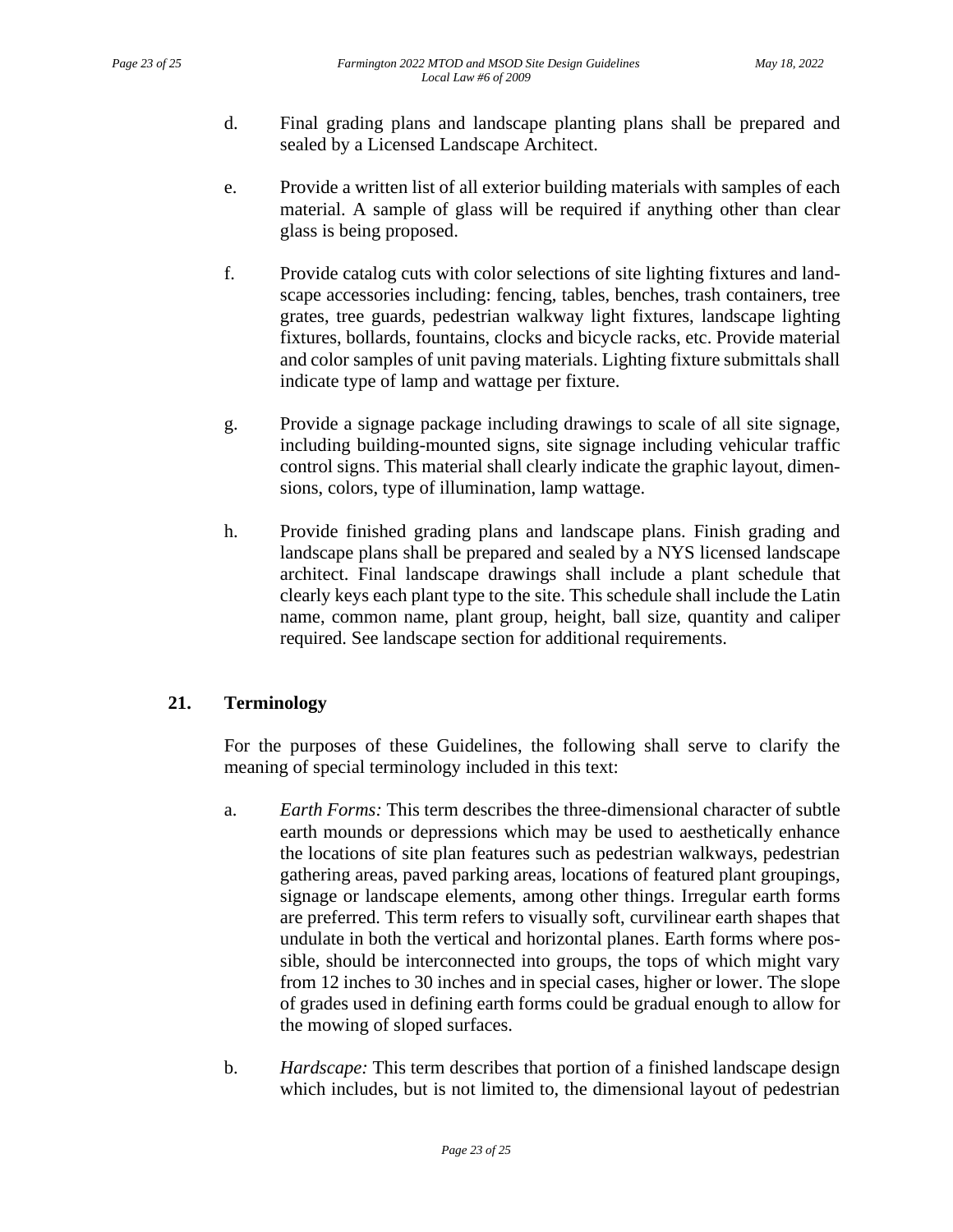paving materials and patterns; the location of paving score lines and expansion joints; the location of landscape accessories including but not limited to bicycle racks, tables, benches, trash containers, tree grates, tree guards, bollards, trellises, gazebos and decorative walkway lighting; and the location of raised planters, curbed plant beds and decorative fountains. Hardscape elements are any of the above listed landscape accessories that are used to enhance the overall landscape design.

- c. *Pedestrian Friendly:* This term describes the positive aesthetic character of exterior space design that is likely to be inviting, interesting and enjoyable to pedestrians. Design components that impact on the pedestrian friendly and pedestrian scale of spaces include: pedestrian paving materials and their colors, textures and patterns; plant material including seasonal variety and color; subtle earth forming; size and character of pedestrian signage; use of park-like landscape accessories such as plant beds, benches, tree grates, tree guards, bollards and decorative lighting, to mention a few. It is important to note that pedestrian scale spaces can and should be inviting to passing motorists as well.
- d. *Sense of Place:* This term describes the ambiance of exterior spaces that are designed to have a personality that is inviting and attractive to pedestrians. Such spaces are best located between parking areas and building entrance façades, between buildings or between building wings.

**BE IT FURTHER RESOLVED** that the Planning Board does hereby adopt the above regulations as the official Site Design Guidelines for applications located within the mapped MTOD and MSOD zoning overlay districts, for the calendar year 2022.

**BE IT FINALLY RESOLVED** that a certified copy of these Guidelines is to be filed with the Town Clerk's Office, posted on the Town's website and distributed to members of the Planning Board, Town Development Staff, Town Engineer and made available to the general public upon request.

■ The above resolution was offered by MR. BELLIS and seconded by MR. DELUCIA at a meeting of the Town of Farmington Planning Board held on May 18, 2021. Following discussion thereon, the following vote was taken and recorded in the Official Minutes of the Planning Board.

| <b>Adrian Bellis</b>    | Aye     |
|-------------------------|---------|
| <b>Timothy DeLucia</b>  | Aye     |
| <b>Edward Hemminger</b> | Aye     |
| <b>Aaron Sweeney</b>    | Aye     |
| Douglas Viets           | Excused |

Motion carried.